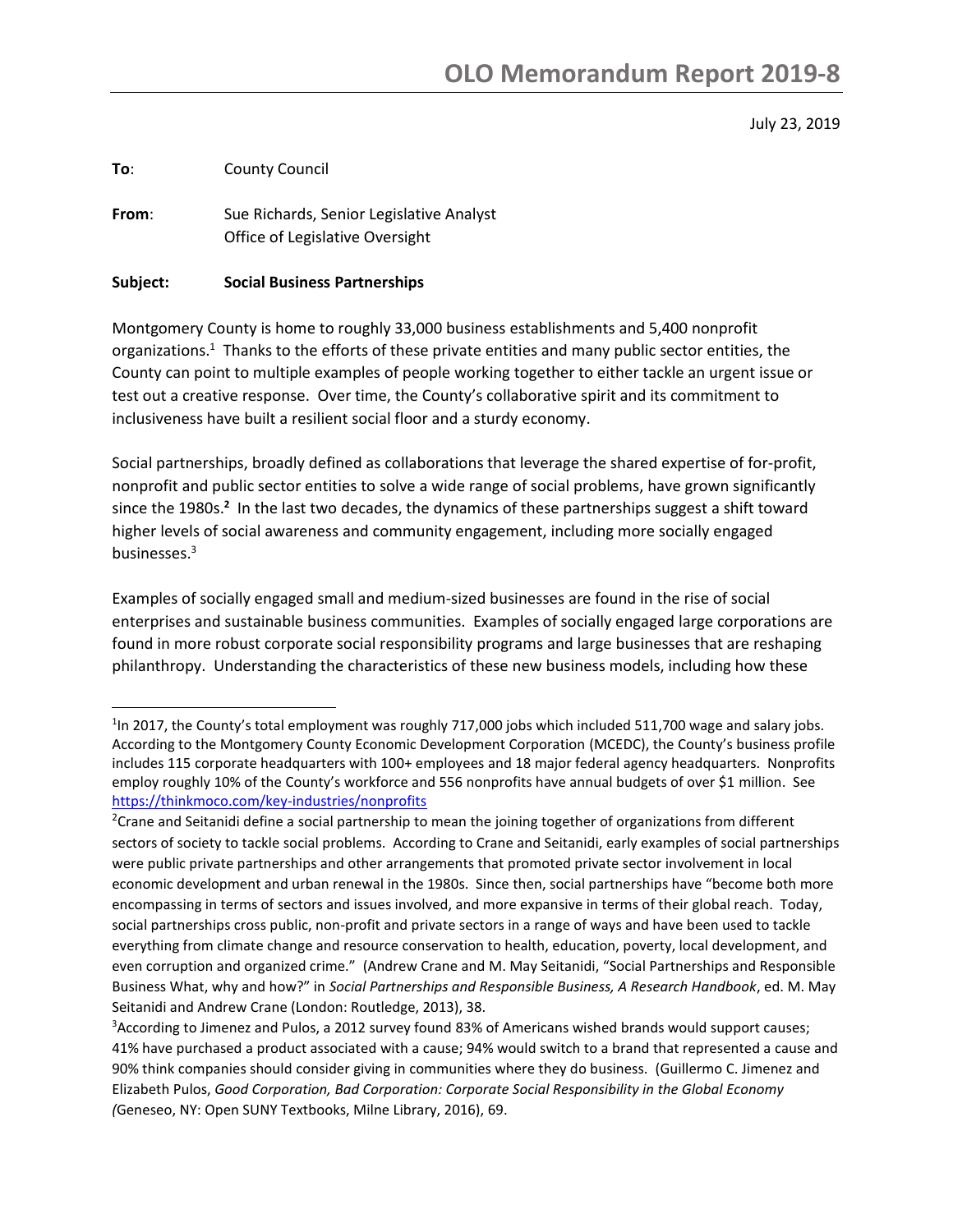new patterns of social engagement might shape future opportunities for collaborative problem solving, is the subject of this study.

This memorandum report responds to the Council's interest in better understanding social business practices and partnerships.<sup>4</sup> It presents a set of case studies to illustrate business's social engagement models and practices and better understand the effects and impacts of these new models. It also offers examples of how local government programs aim to leverage these new practices.

This report has three sections. Section A presents nine case studies of social business partnerships; Section B presents three case studies where a local government leveraged social business practices; and Section C recommends discussion questions for the Council. In sum, the 12 case studies presented here illustrate the following trends:

- Businesses and nonprofits are working together on a wide array of problems, such as climate change, poverty, sustainability, social equity and the promotion of an inclusive workforce.
- Businesses are connecting with nonprofits in many ways for many reasons. Businesses collaborate with nonprofits to access their community knowledge, leverage their networks and solicit their technical expertise. Businesses often donate to nonprofits that align with their services and/or the values of business owners.
- Businesses are investing in performance measures and assessment systems to benchmark their operations and monitor and report on their progress. The independent, third-party entities that provide these certification and verification systems create networked systems of best practices.
- Collaborations of foundations, businesses and public sector agencies are also focusing on performance measures and reporting systems. They are funding evaluation research and developing methods to measure social impacts and social returns on investments.
- To date, only a limited number of local government programs are leveraging social business practices. Offices to promote social business partnerships are rare and often short-lived.

# **A. A Rich Tapestry of Social Business Partnerships**

l

This section responds to the Council's interest in better understanding new models for social business partnerships that have emerged since the mid-1990s. The nine case studies that follow show how organizations in the commercial and social sectors establish these partnerships, what sparks someone to

<sup>&</sup>lt;sup>4</sup> This report uses the phrase "social business partnerships" broadly to refer primarily to collaborations that arise between organizations in the private (commercial) sector and the nonprofit (social or voluntary) sector. In some cases, businesses partner with foundations or nonprofit service organizations to address social and environmental problems. These approaches can include new business models, more responsible business operating strategies or collaborative efforts with other businesses coordinated through a nonprofit "backbone" organization. In other cases, foundations fund partnerships to spread the use of evidence-based practices or test new ways to address complex issues. These partnerships often receive federal funding and they may also include government entities.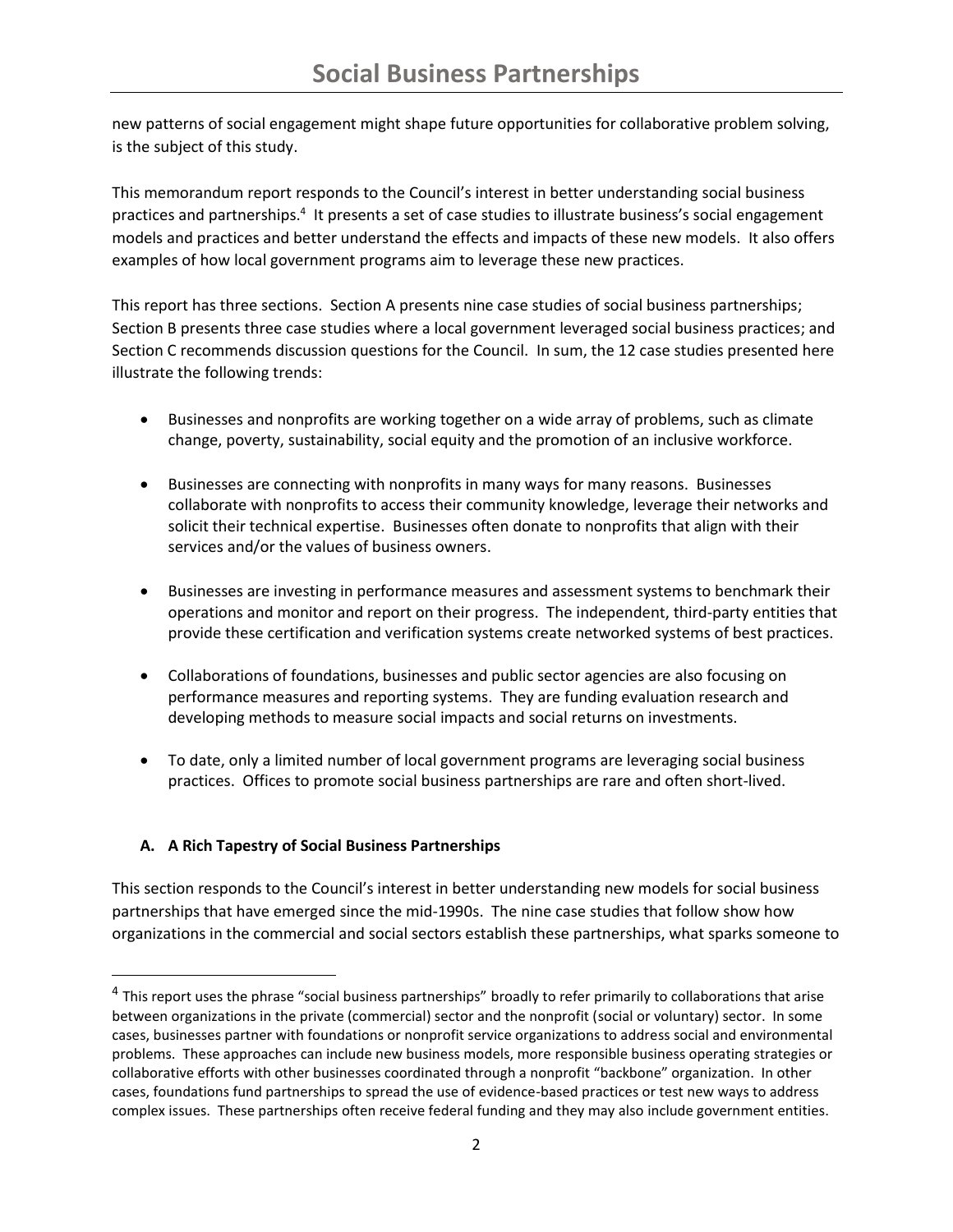initiate an arrangement, the types of problem(s) addressed and how organizations measure and report results. A few of the case studies that illustrate a broader approach or model include information about similar examples or organizations working to replicate that particular model.

OLO cast a wide net to identify potential case study candidates. OLO developed these case studies using secondary sources of information found online through keyword searches. These sources include reports posted on company websites, research studies, news articles, company reports and research studies by policy organizations, foundations and other parties.

The case studies of social business partnerships presented in this section are grouped into three categories: 1) Social Enterprises; 2) Corporate Social Responsibility Programs; and 3) Business Alliances and Collaborative Partnerships.

## **1. Social Enterprises.**

 $\overline{\phantom{a}}$ 

The first group of four case studies profiles social enterprises. A social enterprise is a firm that uses business practices to enhance the well-being of individuals, communities and the environment. Some frequently cited examples of social enterprises include: Grameen Bank<sup>5</sup>, Ashoka, The Body Shop, Ben and Jerry's, Newman's Own and Warby Parker.

Unlike conventional entrepreneurs, social entrepreneurs incorporate the creation of social value into their business enterprise models.<sup>6</sup> A social enterprise can refer to either a for-profit business launched by a social entrepreneur who has start-up funding from private investors or a nonprofit business that relies on revenue from sales that may be supplemented with funding from foundations and others.

Practically speaking, criteria to set clear boundaries between social enterprises and the corporate social responsibility practices of a for-profit business are a work in progress. For example, many researchers consistently cite businesses such as Grameen Bank and The Body Shop as early examples of social enterprises and contrast them with for-profit businesses that have separately managed corporate social responsibility programs. On the other hand, Ben & Jerry's blurs this distinction: it was founded as a forprofit business, is often applauded for its contributions to the corporate social responsibility movement, and, is celebrated as a social enterprise icon.

<sup>&</sup>lt;sup>5</sup> In 1974, Muhummad Yunus established a bank for the poor that offered low interest microloans with no collateral. The loans enabled small entrepreneurs to grow their business and rise from poverty. This led to the formation of Grameen Bank which made a few loans to local village members. By 2005, Grameen Bank had 1,500 branches in 50,000 villages; it served 5M borrowers and had annual revenues of \$80 million. In 2006, Yunus won a Nobel Prize as a pioneer of microfinance. In 2017, the County Council adopted Bill 49-16, Economic Development – Workforce Development – Microlending Program to establish a microlending program for County entrepreneurs. During the public hearing, the Council heard testimony from other entities that provide microloans as well. 6 See James Austin et al, "Social and commercial entrepreneurship: same, different, or both?" Rev. Adm. (Sao Paulo) vol. 47 no. 3 July/Sept. 2012 for a useful comparison of conventional and social entrepreneurship. [http://www.scielo.br/scielo.php?script=sci\\_arttext&pid=S0080-21072012000300003](http://www.scielo.br/scielo.php?script=sci_arttext&pid=S0080-21072012000300003)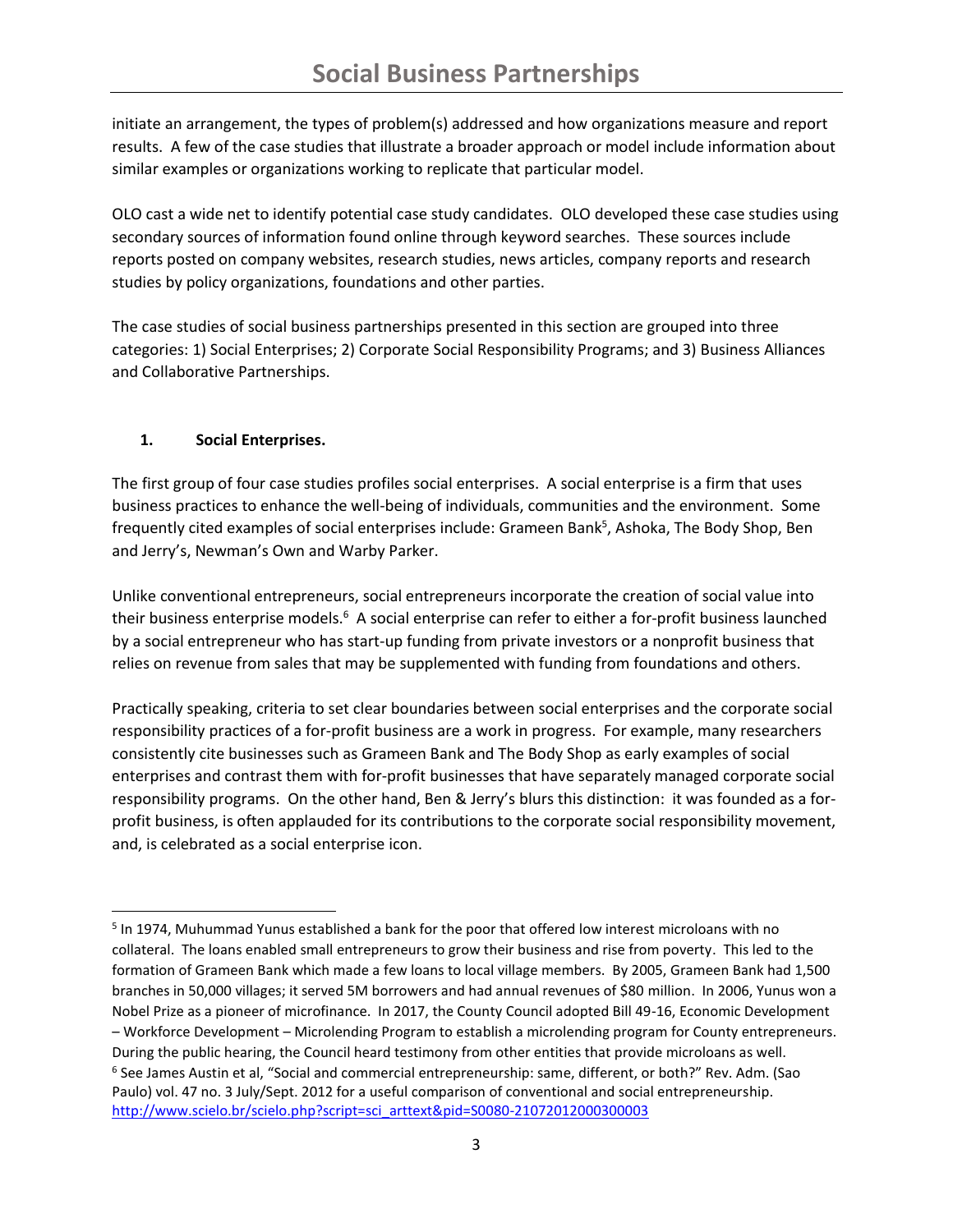### **Case Study #1 - Ben and Jerry's Ice Cream**

Ben Cohen and Jerry Greenfield opened the first Ben & Jerry's ice cream shop in 1978 in Burlington, Vermont.<sup>7</sup> The first franchise opened in 1981. The business expanded beyond New England in 1985. In 2000, it was acquired by Unilever, a multinational conglomerate.

**Catalyst for Change**. In 2018, emeritus board member Jeff Furman was asked how the business evolved to embrace a social mission. He said when the first store opened "there was no vision statement, no mission statement…[and] the word social enterprise never entered our vocabulary."<sup>8</sup> Asked how the business model supported the company's social mission, he said, "Everything we used to get excited about ... had a social mission to it. And we were willing to take the risks on these issues."<sup>9</sup>

**Business Model: A Two-Part Bottom Line**. Ben Cohen's efforts to operate what he called "a socially conscious business" began in the early 1980s. $^{10}$  The company's approach was to maintain a goal of being profitable while demonstrating a commitment to social and environmental causes. In 1989, the owners said the company was "becoming more comfortable and adept at functioning with a two-part bottom line where our company is measured by both our financial and social performance."<sup>11</sup>

Strategies to implement the double bottom line included practices like donating part of the company's profits to worthy causes or a policy that initially limited the salaries of top executives to five times that of entry level employees.<sup>12</sup> In 1984, the company set a precedent by establishing a Vermont only public stock offering to raise money for a new manufacturing plant.<sup>13</sup> In 1990, it opened a day care center and began a policy of paid time off for employees who adopt a child.

Today, the firm's three-part mission statement – encompassing a Product Mission, an Economic Mission, and a Social Mission -- reinforces this balanced, holistic approach. It states, "All three parts must thrive equally in a manner that commands deep respect for individuals in & outside the company & supports the communities of which they are a part."<sup>14</sup>

 $\overline{\phantom{a}}$ 

 $12$  O.C. Ferrell et al, "Managing Social Responsibility and Growth at Ben & Jerry's,"

<sup>&</sup>lt;sup>7</sup> For startup capital they had \$6K in savings, \$2K borrowed from a family member and a \$4K SBA loan guarantee. 8 Wang, E.Y., Tides Foundation Interview, September 27, 2018. [https://www.tides.org/our-community/corporate](https://www.tides.org/our-community/corporate-partners/linked-prosperity-ben-jerry-jeff-furman/)[partners/linked-prosperity-ben-jerry-jeff-furman/](https://www.tides.org/our-community/corporate-partners/linked-prosperity-ben-jerry-jeff-furman/)

<sup>&</sup>lt;sup>9</sup> Ibid.

<sup>&</sup>lt;sup>10</sup> Antony Page and Robert A. Katz, "Freezing out Ben & Jerry: Corporate Law and the Sale of a Social Enterprise Icon, 35 Vt.L.Rev. 211 (2010) Provided by: FIU College of Law, 217 "According to Fred Lager, a former President of Ben & Jerry's, [a conversation with an acquaintance] marked the beginning of Ben's efforts to run what he termed a socially conscious business. Prior to then, says Cohen, the idea of changing the way business works "hadn't occurred to [them]." Later, Cohen described it as "an experiment to see if it was possible to use the tools of business to repair society." That September, he apprised the company's staff for the first time that he intended "to create a business that gave something back to the community, and Ben & Jerry's was on the way to becoming one of America's first and most successful prototypes for for-profit social enterprises."

<sup>11</sup> <https://www.referenceforbusiness.com/businesses/A-F/Ben-Jerry-s-Homemade-Inc.html>

[https://danielsethics.mgt.unm.edu/pdf/ben-and-jerry-case-.pdf,](https://danielsethics.mgt.unm.edu/pdf/ben-and-jerry-case-.pdf) 2. According to Wikileaks, this policy was discontinued in 1994 as part of a search for a new CEO.

<sup>&</sup>lt;sup>13</sup> According to Page and Katz, the offering raised \$750,000 and nearly one in every 100 Vermont households about eighteen hundred households – bought stock.

<sup>14</sup> <https://www.benjerry.com/values>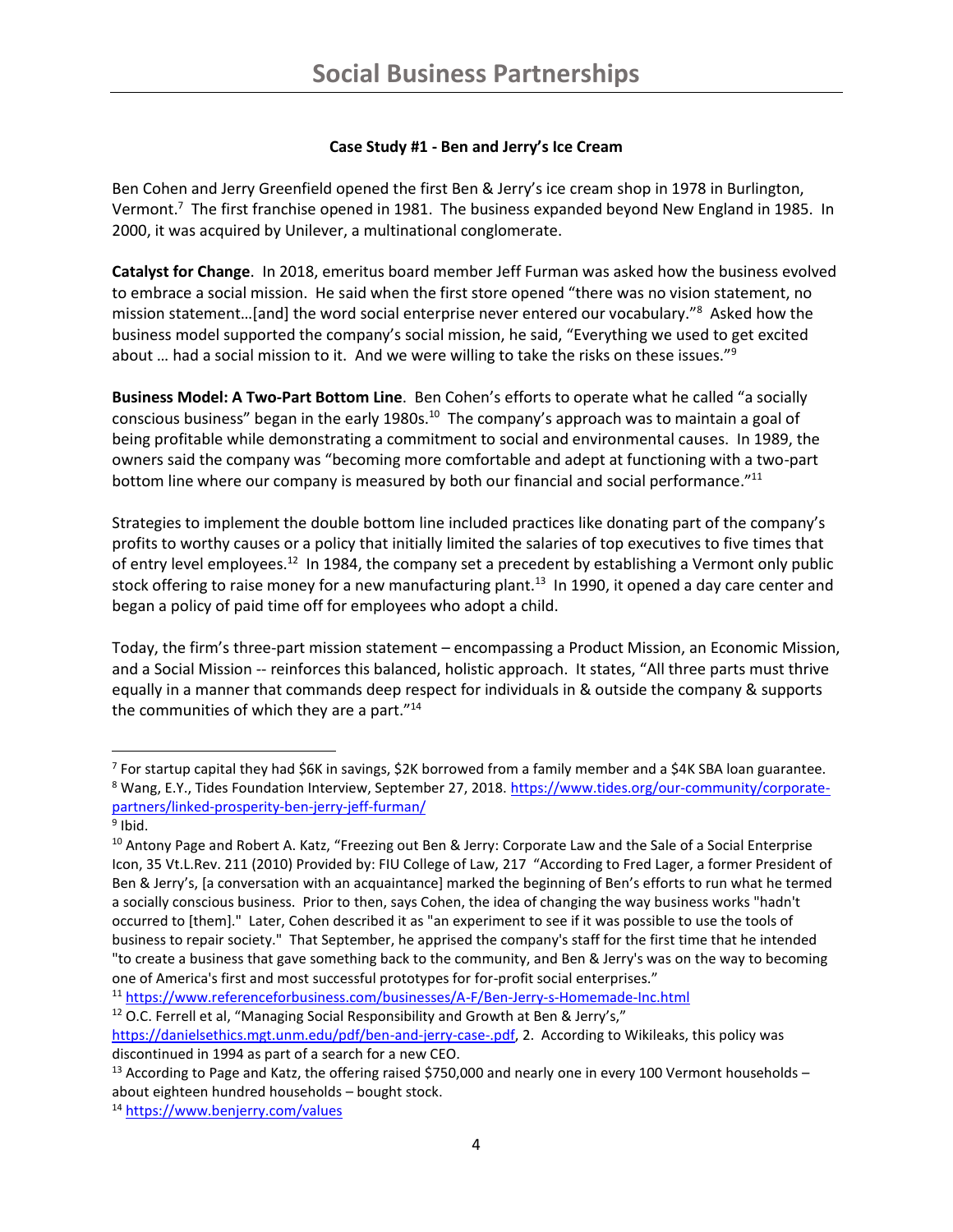**Governance.** In 2000, Unilever, a British-Dutch conglomerate specializing in consumer goods, acquired Ben & Jerry's for \$326 million. The acquisition agreement established an independent Board of Directors to lead the company's social mission, brand integrity and product quality.<sup>15</sup> The agreement stipulated that Unilever would maintain the firm's corporate presence in Vermont for at least five years and that Unilever would contribute \$5 million each to support: undercapitalized businesses; employees; and the Ben & Jerry's Foundation.

**Marketing for Social Causes.** The company's social mission "compels [it] to use our Company in innovative ways to make the world a better place."<sup>16</sup> A 2017 timeline of company brands compiled by Pacific Standard shows that Ben & Jerry's history of branding its products to raise awareness of social issues dates to 1987. One well-known flavor is Rainforest Crunch released in 1988. Proceeds were intended to support the establishment of a nut selling cooperative in Brazil, although a subsequent investigation found that cause received less than 5% of the proceeds. $17$ 

**The Ben & Jerry's Foundation**. In 1985, the company set another precedent when the owners formalized the company's charitable donation policy by establishing the Ben & Jerry's Foundation to fund community-oriented projects. Greenfield endowed the foundation with a gift of 50,000 shares worth roughly \$850,000. The business also made an ongoing commitment to fund the foundation with 7.5% of the company's annual pretax profits.<sup>18</sup> An employee led grant making committee selects the projects to be funded. Most projects address environmental issues; others address fair trade or homelessness.

**Other Collaborations, Partnerships and Projects.** Early on, Ben & Jerry's intentionally chose to market its products by promoting issues and sponsoring events of value to the community instead of relying on television and radio advertising. In 1993, Ben & Jerry's partnered with the Children's Defense Fund, a national nonprofit, in a campaign designed to elevate children's basic needs. As a result, Congress received over 70,000 postcards that raised concerns about kids and other issues. Currently the company is aligned with the Poor People's Movement and Black Lives Matter, among other causes.

Nationally, the company has sponsored peace, music and arts festivals. In 2002, Ben & Jerry's partnered with the Dave Matthews Band and a group of environmental organizations to produce the flavor "One Sweet Whirled" in a campaign to fight global warming. As part of this effort, the firm committed to reducing its carbon dioxide emissions by 10% over five years.

An example of the company's local community engagement is the Giraffe Project, an event that celebrates Burlington residents "willing to stick their own necks out and stand tall for what they

<sup>&</sup>lt;sup>15</sup> The website posts Board members' biographies. <https://www.benjerry.com/about-us/how-were-structured> <sup>16</sup> <https://www.benjerry.com/values>

<sup>17</sup> <https://psmag.com/news/the-history-of-ben-jerrys-progressive-politics>

<sup>&</sup>lt;sup>18</sup> See Footnote 17 in Page and Katz which quotes the Reference for Business Encyclopedia of Business, 2<sup>nd</sup> ed. It states that "Cohen and Greenfield started a revolution in the food business when they decided to give a percentage of company profits to charitable organizations, usually associated with social causes and the environment." Footnote 62 explains that the owners' financial advisers insisted that the initial funding commitment goal of 10% be lowered to 7.5% of pretax profits

[https://ecollections.law.fiu.edu/cgi/viewcontent.cgi?article=1383&context=faculty\\_publications](https://ecollections.law.fiu.edu/cgi/viewcontent.cgi?article=1383&context=faculty_publications)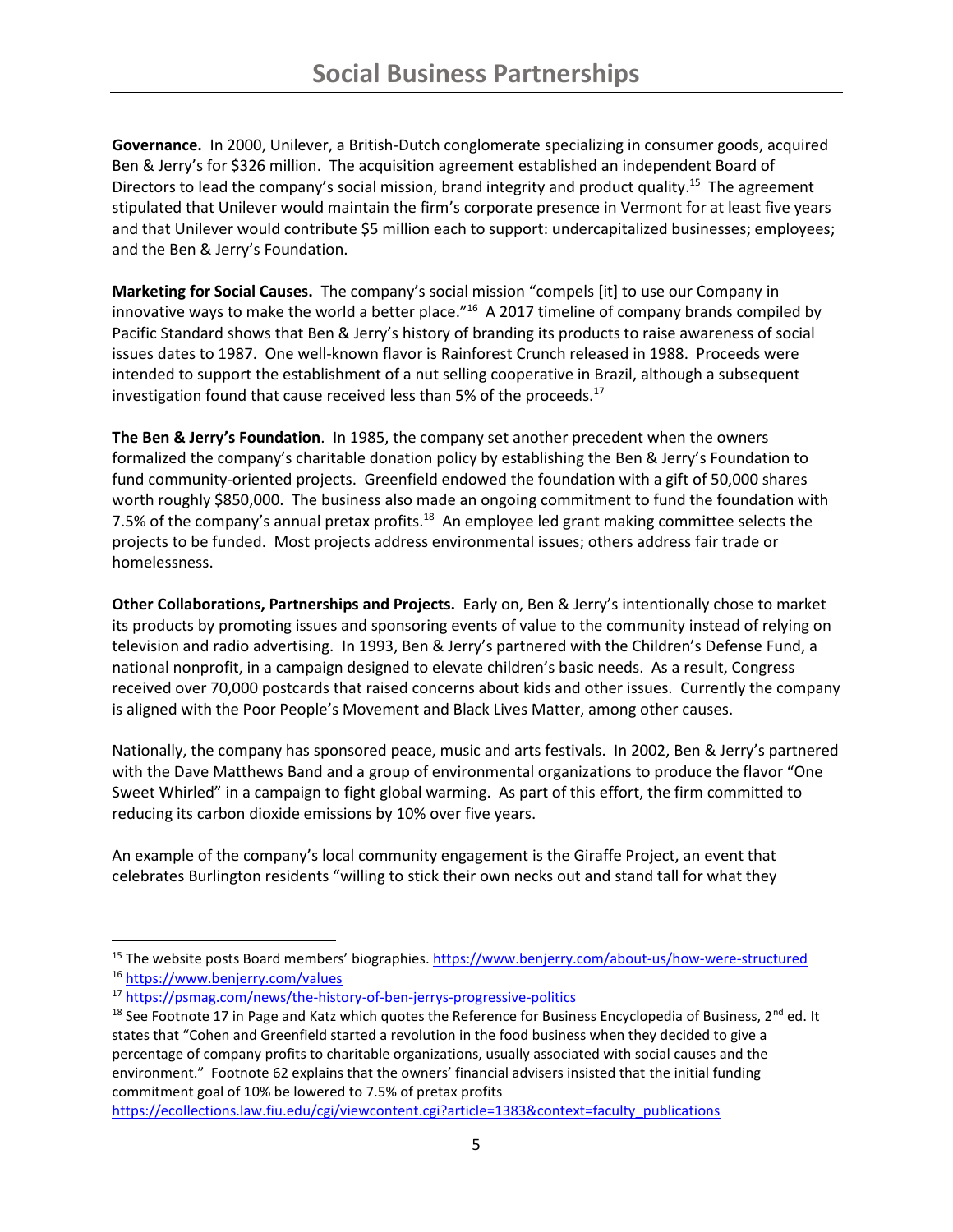believe." Local residents and customers submit nominations for those who receive the commendations.<sup>19</sup>

**Measurements and Reports**. In 1999, Ben & Jerry's began publishing an annual social audit that assesses and reports on the business's progress in addressing a set of social issues. The Social and Environmental Assessment Reports (SEAR) examine the impacts of the firm's social missions and its sourcing, environmental, workplace, giving and consumer services activities. They also report on philanthropic activities and list the many organizations and causes supported by the Ben & Jerry's Foundation. An independent auditor reviews the report annually to verify the legitimacy of the claims.

**Results and Impacts**. Page and Katz's view about the sustainability of Ben & Jerry's social mission following their acquisition by Unilever acknowledges the firm's "enduring legacy of social progress." Countering views of those concerned about Ben & Jerry's being swallowed up by Unilever, their perspective suggests that opportunities to create even more social value may lie ahead:

From a broader, macro-economic perspective, Ben & Jerry's acquisition by Unilever may not be undesirable, and perhaps should even be celebrated. Ben & Jerry's effected important changes in the ice cream market: it identified and developed a neglected market niche for "socially conscious" ice cream, by demonstrating that substantial numbers of consumers place a high value on social and environmental practices. It thus helped bring about a new, more pro-social equilibrium in the ice cream market-one that generates greater social value and fewer negative externalities than the status quo. Unilever, by expanding the market that Ben & Jerry's pioneered, may have created more social value than Ben & Jerry's could have done alone.<sup>20</sup>

If a value driven business catches fire, the subsequent expansion creates an ever-widening circle of opportunity. While a business can leverage this dynamic to expand opportunity and its positive social impact, it does not offer a risk-free path to address social issues. The two cases that follow describe a for-profit business that benefitted from Ben & Jerry's growth and a group of nonprofit businesses that were part of Ben & Jerry's PartnerShop program, a model that offered franchises to local nonprofits.

<sup>19</sup> O.C. Ferrell et al, 3.

<sup>20</sup> Page and Katz, 250.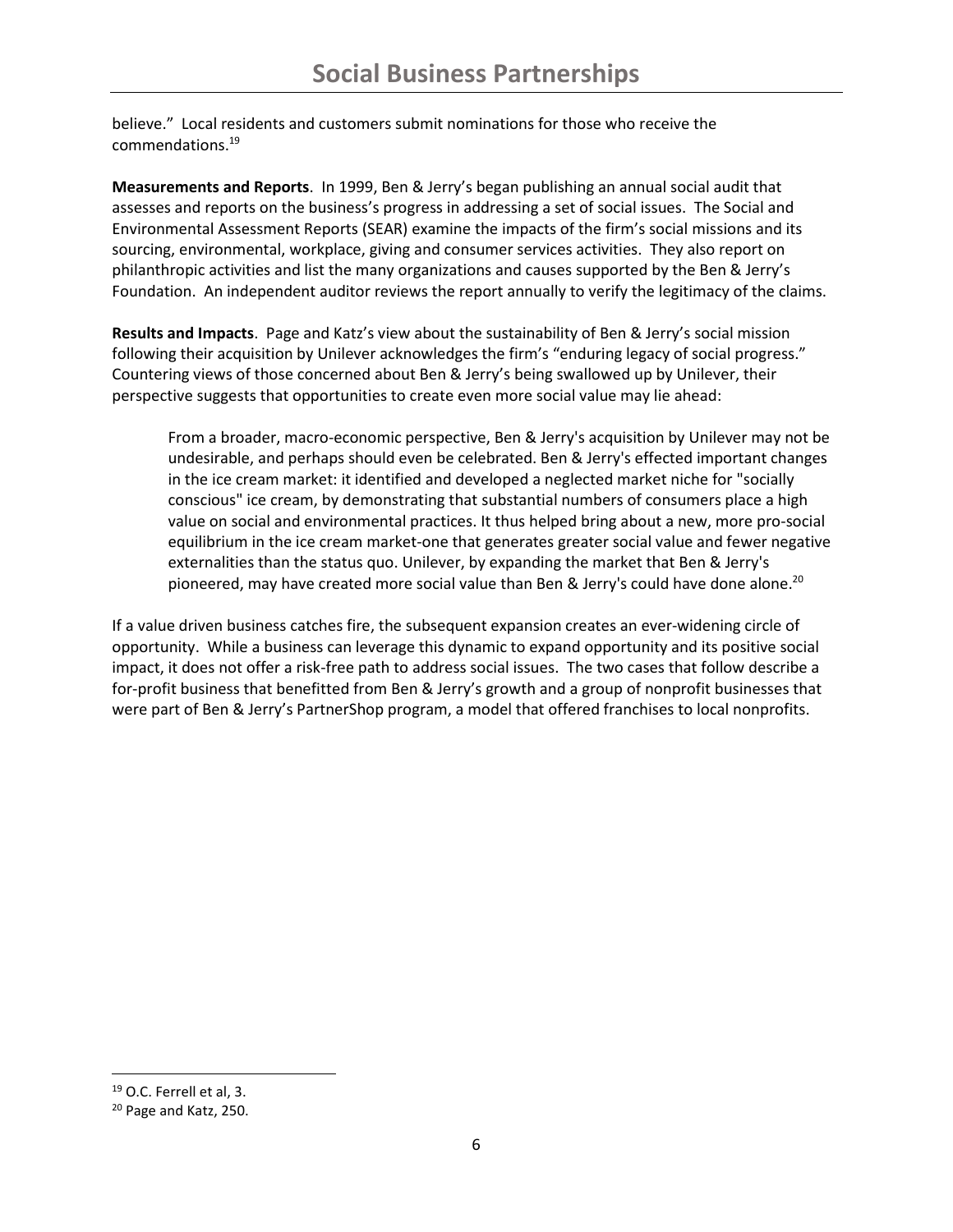# **Case Study #2 - Greyston Bakery**

Greyston Bakery is a for-profit business located in Yonkers, New York. The bakery aims to operate a financially self-sustaining business over the long term while maximizing its social impact.

**Catalyst for Change.** Roshi Bernie Glassman, a Buddhist monk and former NASA aerospace engineer, opened the bakery in 1982 to address issues of poverty and homelessness in Yonkers.

**Business Model: Open Hiring and PathMaking**. Greyston Bakery defines its business model as a forprofit social enterprise. Two key tenets that define Greyston Bakery's business model are the practices of Open Hiring and PathMaking:

- Under the **Open Hiring** strategy, anyone is eligible to work at the bakery and there are no requirements for an application, interview or background check. (Greyston must verify citizenship status and work eligibility to comply with federal laws.) This practice is designed to give people who face employment barriers a "foothold" in the workforce. Greyston maintains a running list of people who want to work and hires people on a first come, first served basis.
- The **PathMaking** strategy embodies the Buddhist philosophy that everyone is on a unique life path. Greyston's PathMaking director works with employees individually and in groups to help them accomplish their goals. Examples of the supports that employees receive include access to services, help addressing conflicts, assistance investigating education or training opportunities and/or help in dealing with care issues. The PathMaking director assesses how well Greyston fulfills its mission and meets broader community needs.

**Collaborative Structure**. The bakery operates under the umbrella of the Greyston Foundation which was established to provide services to the Yonkers community. The foundation offers a holistic set of services and supports ("the Greyston Mandala") to move people towards self-sufficiency. Besides the bakery jobs, the services include affordable housing, child-care and other workforce programs.

**Partnerships.** In 1987, Glassman met Ben Cohen, a co-owner of Ben & Jerry's Ice Cream, at the formation meeting of the Social Venture Network. Under the resulting business deal, Greyston would bake brownies for Ben & Jerry's fudge brownie ice cream. This created a vital source of income and jobs for the bakery when the Chocolate Fudge Brownie flavor went on to become a best seller. As sales grew, Ben & Jerry's made sure its partnership with Greyston kept pace.<sup>21</sup> Specifically, Ben & Jerry's "provided the resources and expertise needed to meet the volume of supply that the ice cream company demanded. … It sent its own staff to the bakery, including process engineers, research and development experts and marketing staff, to solve specific problems in getting to scale."<sup>22</sup>

 $21$  Ben & Jerry's website explains that Greyston Bakery's open hiring policy made the bakery a perfect pairing to the Ben & Jerry's passion for linked prosperity: the concept that what's good for our employees and suppliers is also good for business.<https://www.benjerry.com/whats-new/2015/chocolate-fudge-brownie-greyston>  $22$  REDF, "Impact to Last: Lessons from the Front Lines of Social Enterprise Greyston Bakery," <https://redf.org/app/uploads/2015/12/Greyston-Bakery-Case-Study-v-FINAL.pdf> December 2015, 5.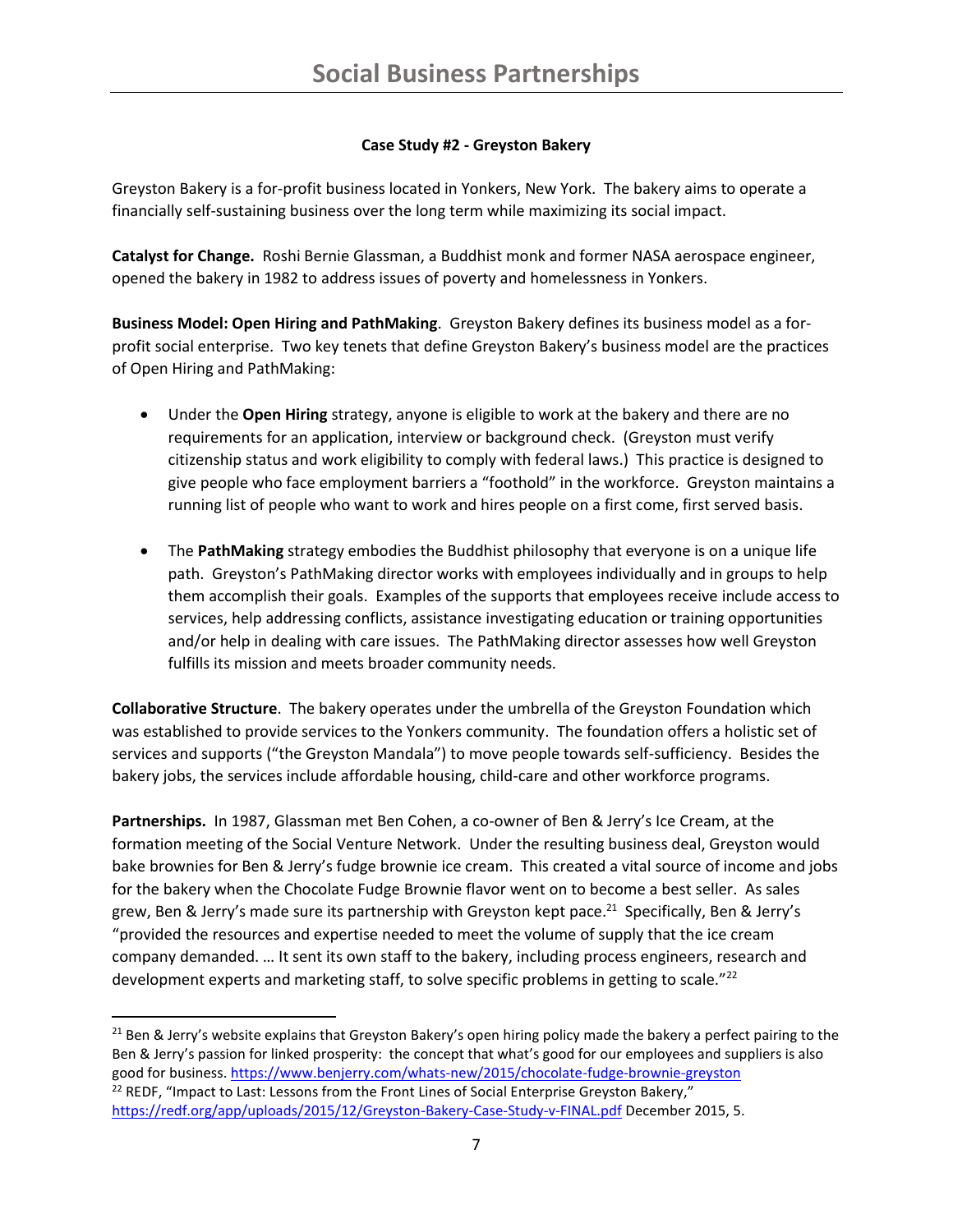Greyston's Partnership with Whole Foods. In 2012, Greyston partnered with Whole Foods to create the Whole Planet Brownie. Two percent of the sale proceeds are donated to the Whole Planet Foundation which provides microcredit loans to entrepreneurs in poor communities in 57 countries.

**Results and Impacts**. In 2014, Greyston: employed 144 people; provided 3,358 hours of training; placed 532 individuals in affordable housing; served 139 children in its child-care program; held 89 individual PathMaking meetings; and created \$326,000 in new income for workforce development program participants. Its sales grew to \$13.4 million.<sup>23</sup>

Greyston's business partnership with Ben & Jerry's allowed Greyston to create a state-of-the-art bakery that provides a quality product at a competitive price. As a result, Greyston was well-positioned when Unilever acquired Ben & Jerry's in 2000. That partnership also gave Greyston the capacity to improve its supply chain in 2009 as part of Unilever's launch of its Sustainable Living Plan (SLP) strategy.

As a result of Greyston's efforts to meet Unilever's SLP requirements, in 2012,the bakery became the first New York State business to be recognized as a Benefit Corporation.<sup>24</sup> Greyston then completed the process to become certified as a B Corp.<sup>25</sup> To receive this certification, Greyston implemented a recycling program and installed solar panels and LED lighting. Unilever has recognized the bakery's efforts as a model for how it would like other companies in its portfolio to operate.

Greyston employees are paid more than they would earn in similar positions elsewhere; but the company recognizes that the wages cannot support a family. As a result, the bakery recently established Greyston University as a new training program. The bakery's long-term goal for its training program is to offer training that can open up advancement opportunities and career ladders for its employees. As part of its commitment to PathMaking, Greyston also hopes to build relationships with other local employers looking to fill jobs that offer better long-term career paths.

**Replication and Scale**. A 2015 case study of Greyston states the bakery "is committed to addressing poverty in its local community by creating more jobs, but also wants to make a broader impact [and] its work with Unilever positions [it] as a global model for social enterprise and sustainable business practices. The executive team is exploring the possibility of opening bakeries in new communities and providing consulting services to help them create models similar to Greyston's – including expanding the concept of open hiring and PathMaking. Greyston has codified its model as a first step toward exploring these options."<sup>26</sup>

<sup>&</sup>lt;sup>23</sup> REDF, Impact to Last, 7.

 $24$  A benefit corporation is a new type of legal structure that requires an organization to consider a designated social purpose and social impacts with a financial analysis when it makes business decisions. Other similar new types of structures are low-profit limited liability companies and the flexible purpose corporation. In 2010, Maryland became the first state to allow companies to register as benefit corporations.

<sup>&</sup>lt;sup>25</sup> The B Corp certification program is an initiative of B Lab, a nonprofit organization that "serves a global movement of people using business as a force for good." Certified B Corps use third party impact assessments and B-Lab software to measure the impact of their decisions on workers, customers, community and the environment. B Lab's concept of the B Economy refers to a bigger group where businesses compete to be Best for the World honorees . [\(https://bcorporation.net/about-b-lab\)](https://bcorporation.net/about-b-lab)

<sup>26</sup> REDF, Impact to Last, 8.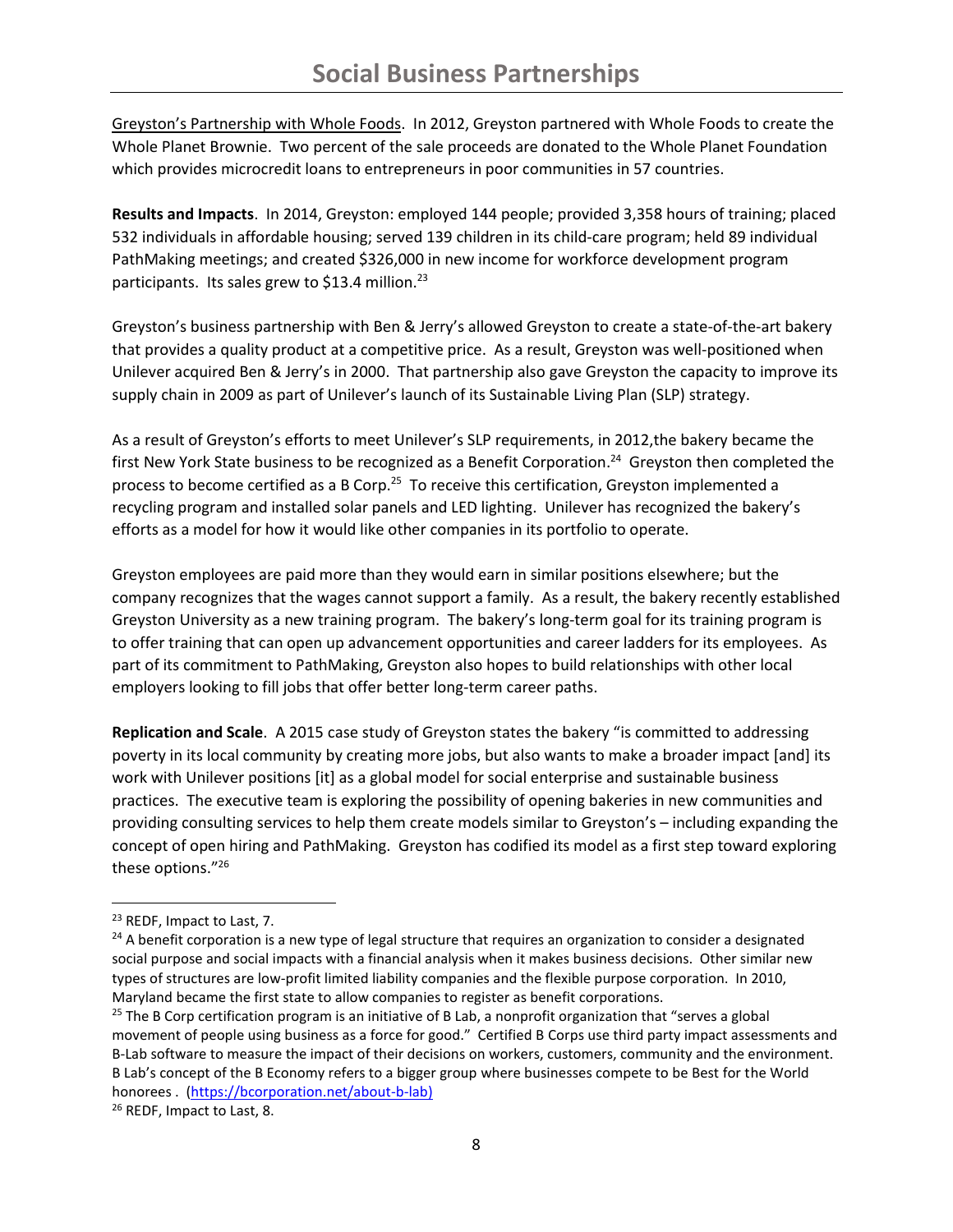### **Case Study #3 - Ben & Jerry's PartnerShops - Roberts Enterprise Development Fund (REDF)**

PartnerShops are independently owned Ben & Jerry's scoop shop franchises operated by community nonprofits. As for-profit businesses, they allow nonprofits to leverage the power of business for community benefit.

**Catalyst for Change**. In 1986, Jeff Furman, who wrote the first business plan to help Ben & Jerry's secure a bank loan,<sup>27</sup> suggested that Ben & Jerry's partner with a nonprofit to open a franchise. He thought this strategy would both help the firm gain community knowledge about a location and give a local nonprofit an opportunity to earn income and provide employment training. As news of the first PartnerShop spread, other nonprofits asked Ben & Jerry's about similar opportunities.<sup>28</sup>

**Business Model.** Ben & Jerry's PartnerShops are for-profit franchises owned and operated by nonprofit franchisees. Ben & Jerry's enters into a franchise agreement with the nonprofit partner. It waives the franchise fee and the annual royalty fee for the PartnerShops; however, the nonprofit must fund startup costs. In the past, Ben & Jerry's organized conference calls and bi-annual meetings of its nonprofit franchisees.

The PartnerShop program creates opportunities to establish a business, offer employment training and earn income. PartnerShops can offer job and entrepreneurial training to youth and young adults that may face barriers to employment. Those who work at PartnerShops earn wages and learn a practical set of basic business and life skills.

PartnerShops can also provide nonprofits a way to diversify their revenues. Since the program was launched, the nonprofit partners have addressed issues of homelessness, behavioral problems and physical, emotional and developmental differences.

**Growth of Ben & Jerry's PartnerShop Program.** In Washington, DC, the Latin American Youth Center (LAYC) opened two Ben & Jerry's PartnerShops: one near the Eastern Market in 2003 and another in Chevy Chase in 2004. A foundation grant paid the start-up costs for the Chevy Chase shop where LAYC hired 50 to 60 young adults each year. LAYC provided both in-store training and training in work and life skills, such as communication, personal responsibility and punctuality.<sup>29</sup>

 $\overline{a}$ 

<sup>&</sup>lt;sup>27</sup> Ben & Jerry's Foundation: Who We Are (website); retrieved from https://benandjerrysfoundation.org/who-weare.html.

<sup>28</sup> Jed Emerson and Fay Twersky, eds*., New Social Entrepreneurs: The Success, Challenge and Lessons of Non-Profit Enterprise Creation* (San Francisco: The Roberts Foundation Homeless Economic Development Fund, 1996), Part II, 316.

<sup>&</sup>lt;sup>29</sup> The Hitachi Foundation, "The Latin American Youth Center/Ben & Jerry's Partnershop," [http://hitachifdn.nonprofitsoapbox.com/stories-of-grantees-in-action/34-the-latin-american-youth-centerben-a](http://hitachifdn.nonprofitsoapbox.com/stories-of-grantees-in-action/34-the-latin-american-youth-centerben-a-jerrys-partnershop)[jerrys-partnershop](http://hitachifdn.nonprofitsoapbox.com/stories-of-grantees-in-action/34-the-latin-american-youth-centerben-a-jerrys-partnershop) (accessed June 2019).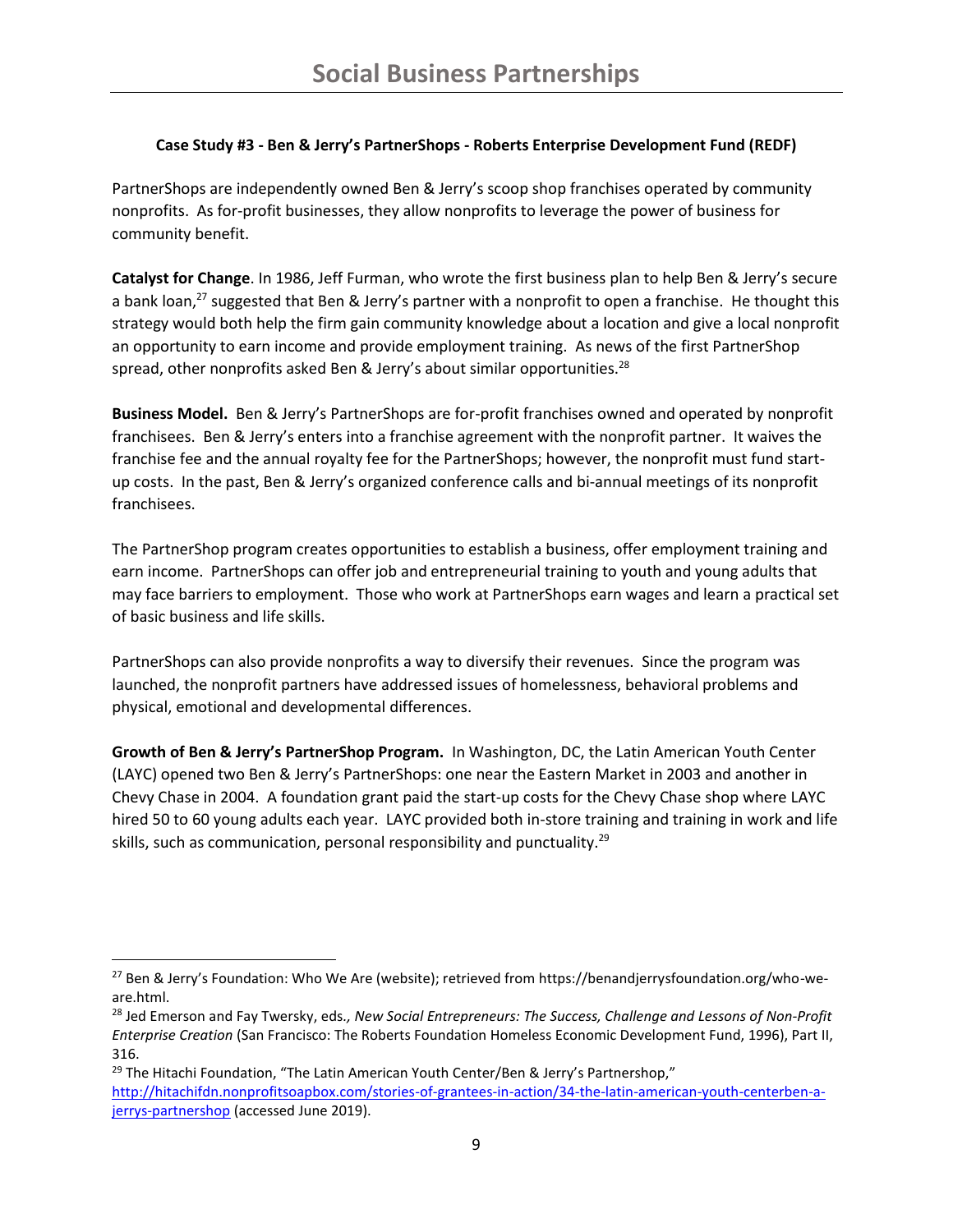As of 2016, Ben & Jerry's had two active PartnerShop franchise agreements:<sup>30</sup>

- The LifesWork PartnerShop of Western Pennsylvania opened in 2005. LifesWork is a nonprofit that provides employment training and support for people with developmental differences.
- New Avenues for Youth, a nonprofit in Portland, Oregon, provides youth counseling, alternative education and job readiness and employment services to youth at risk of homelessness.<sup>31</sup> It operates three Ben & Jerry's enterprises plus a screen-printing business and an apparel company.

**Results and Impact**. Online information about the results and impact of the PartnerShop Program is limited. In 1996, the Homeless Economic Development Fund ("The HEDF Evaluation") evaluated a Ben & Jerry's nonprofit franchise as part of a nonprofit business model study. 32 The evaluation relied on interviews, employee focus groups, and financial data. It found the four PartnerShops Programs had limitations but "worked best with agencies seeking to create entry-level, service sector jobs for their clientele."<sup>33</sup>

The HEDF evaluation found that nonprofit partners benefitted from the program. For example, Larkin Business Venture's program managers said that because the PartnerShop Program increased their capacity, they employed more clients than they would have otherwise. They said associating with a well-known company increased community acceptance and gave some shops easier access to credit and financial resources.<sup>34</sup>

**Replicating the Nonprofit Social Enterprise Model - The Roberts Enterprise Development Fund (REDF)** 

The Homeless Economic Development Fund (HEDF) was a six-year program by the Roberts Foundation to test a free enterprise solution to homelessness. It provided over \$6 million in grants to more than 40 nonprofits. The HEDF evaluation looked at how effectively a nonprofit business model worked to lift marginalized youth and adults out of poverty. It found social entrepreneurship was "not a poverty panacea" but did offer "a powerful response to shifting public policies in a changing world."<sup>35</sup>

In 1997, the Roberts Family Foundation launched the Roberts Enterprise Development Fund (REDF) to build on HEDF's lessons learned. REDF aimed "to launch and grow social enterprises" by "expanding job development programs for those who faced the greatest difficulties getting and holding onto a job."<sup>36</sup> George R. Roberts brought "the mindset of an investor" to the issue of joblessness, guiding REDF's approach to work with real businesses and measure results to identify and replicate what works.

<sup>30 &</sup>quot;2016 Social & Environmental Assessment Report," [https://www.benjerry.com/about-us/sear-reports/2016](https://www.benjerry.com/about-us/sear-reports/2016-sear-report) [sear-report.](https://www.benjerry.com/about-us/sear-reports/2016-sear-report) (accessed June 2019).

<sup>31</sup> <http://newavenues.org/social-purpose-enterprise>

<sup>&</sup>lt;sup>32</sup> See Emerson and Twersky.

<sup>33</sup> See Emerson and Twersky, Part II, 322, which states PartnerShops were less profitable than for-profit franchises; that significant time was spent on partnership details and that most problems were due to organizational fit. <sup>34</sup> See Emerson and Twersky, Part II, 321.

<sup>&</sup>lt;sup>35</sup> See Emerson and Twersky, Executive Summary, 18. In About This Book, the authors state that the study found "non-profit business development has enjoyed modest and growing success in planning and start up … [and held] great promise … but [was] very difficult to pursue and may not be for everyone."

<sup>36</sup> <https://redf.org/about-us/our-history/>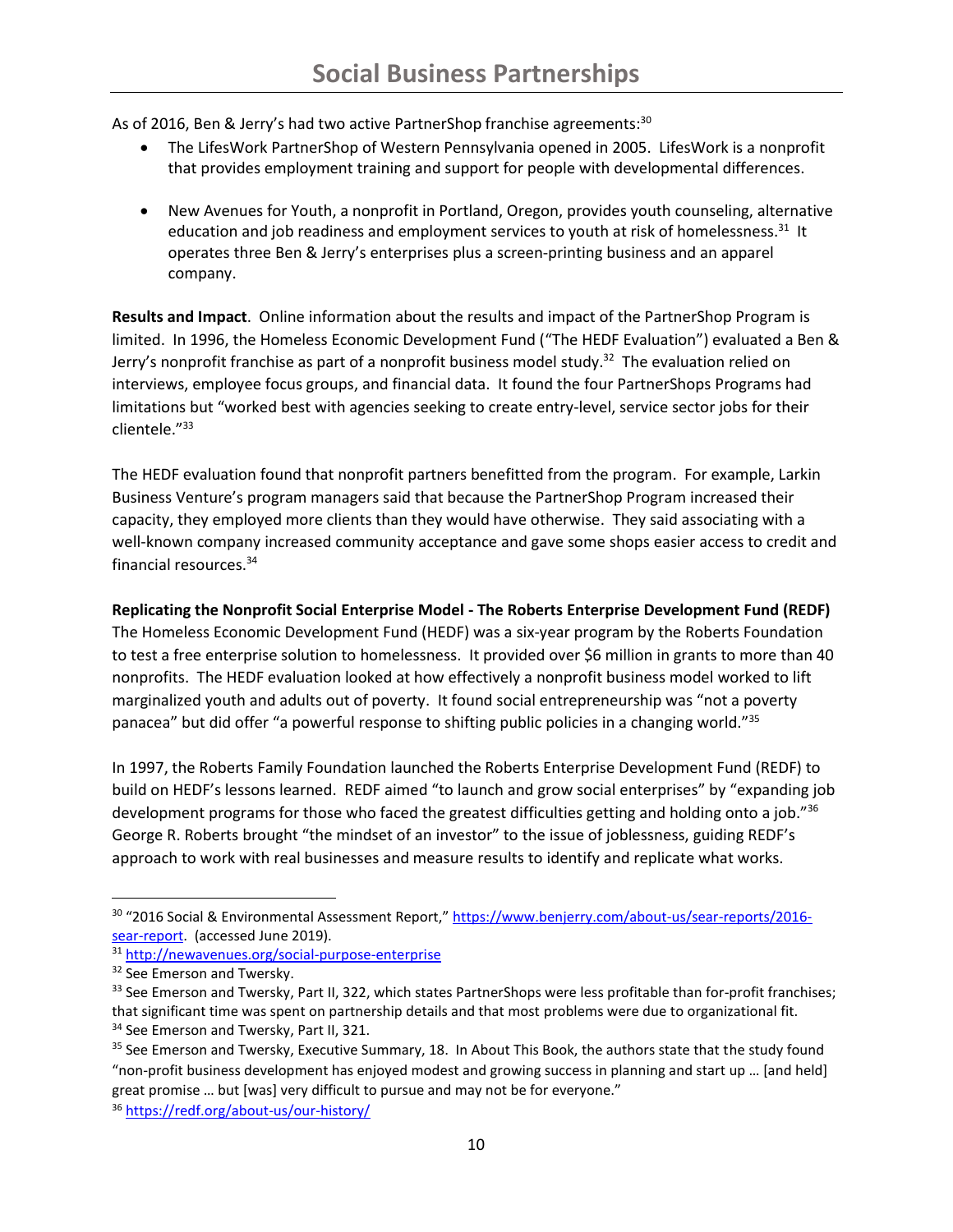In 2010, REDF received a \$3 million Social Innovation Fund (SIF) grant to expand employment social enterprises in California.<sup>37</sup> REDF's grant aimed to employ 2,500 workers by 2015 and to have 70% of those hired remain employed for at least 12 months. REDF also agreed to an independent evaluation.

In 2015, Mathematica Policy Research (MPR) found that "social enterprises helped improve economic self-sufficiency and life stability outcomes." The MPR evaluation also found for every dollar a social enterprise spent, there was a positive return of \$2.23 due to reductions in government transfer payments and increased tax revenues.<sup>38</sup> Table A-1 summarizes the enterprises that were studied.

| Organization                                               | <b>Social Enterprise</b> | <b>Business Line</b>               | # Employed<br><b>Annually</b> | <b>Year Started</b> | Target<br>Population                       |
|------------------------------------------------------------|--------------------------|------------------------------------|-------------------------------|---------------------|--------------------------------------------|
| 1. Buckelew                                                | <b>Blue Skies</b>        | Cafés                              | 18                            | 1986                | <b>Mental health</b>                       |
|                                                            |                          | Cleaning                           | 23                            | 2009                | <b>Disabilities</b>                        |
|                                                            | People's Harvest         | <b>Food Processing</b>             | 0                             | 2013                | Homeless                                   |
| 2. Center for<br>Employment<br>Opportunities               | Golden State<br>Works    | <b>Street Cleaning</b>             | 108                           | 2011                | Parolees                                   |
| 3. Chrysalis                                               | Chrysalis<br>Enterprise  | <b>Staffing</b><br>Street cleaning | 500                           | 1984                | Formerly<br>incarcerated,<br>homeless      |
| 4. Community<br>Housing<br>Partnership                     | <b>SF Solutions</b>      | Lobby services                     | 55                            | 2007                | Homeless                                   |
|                                                            |                          | Maint, services                    | 30                            |                     |                                            |
| Community<br>5. Resource<br>Center                         | <b>Back to Work</b>      | Retail                             | 36                            | 2012                | REDF-defined<br>barriers*                  |
| 6. Coalition of<br>Responsible<br>Community<br>Development | <b>CRCD Enterprises</b>  | Groundskeeping                     | 12                            | 2010                | Disconnected<br>young adults<br>aged 16-25 |
| 7. Taller San<br>José                                      | <b>Hope Builders</b>     | Construction                       | 12                            | 2007                | Disconnected<br>young adults<br>aged 18-28 |
| 8. Weingart<br>Center                                      | 360° Solutions           | Pest control                       | 10                            | 2012                | Homeless                                   |

|  | <b>Table A-1. Description of Social Enterprises</b> |  |  |
|--|-----------------------------------------------------|--|--|
|--|-----------------------------------------------------|--|--|

 $\overline{\phantom{a}}$ 

Source: Mathematica Policy Research, The Structure and Operations of Social Enterprises in REDF's Social Innovation Fund Portfolio: Interim Report, March 2013, p. xvi. \*Note – A REDF defined barrier includes low income, the mentally ill, the homeless, parolees and young adults who are neither enrolled in school nor participating in the labor market.

In 2016, REDF used a second SIF grant to expand outside of California. Since 1997, REDF has invested in 183 social enterprises that have employed 37,700 people and earned \$755 million in revenue.<sup>39</sup>

<sup>37</sup> The Social Innovation Fund (SIF) is a federal program administered by the Corporation for National and Community Service. SIF grants use a tiered award structure to leverage public dollars. SIF grants also further the implementation of evidence-based programs by requiring independent evaluations of program results.

<sup>38</sup> <https://www.mathematica-mpr.com/our-publications-and-findings/projects/redf-social-enterprises-evaluation> <sup>39</sup> <https://redf.org/about-us/>REDF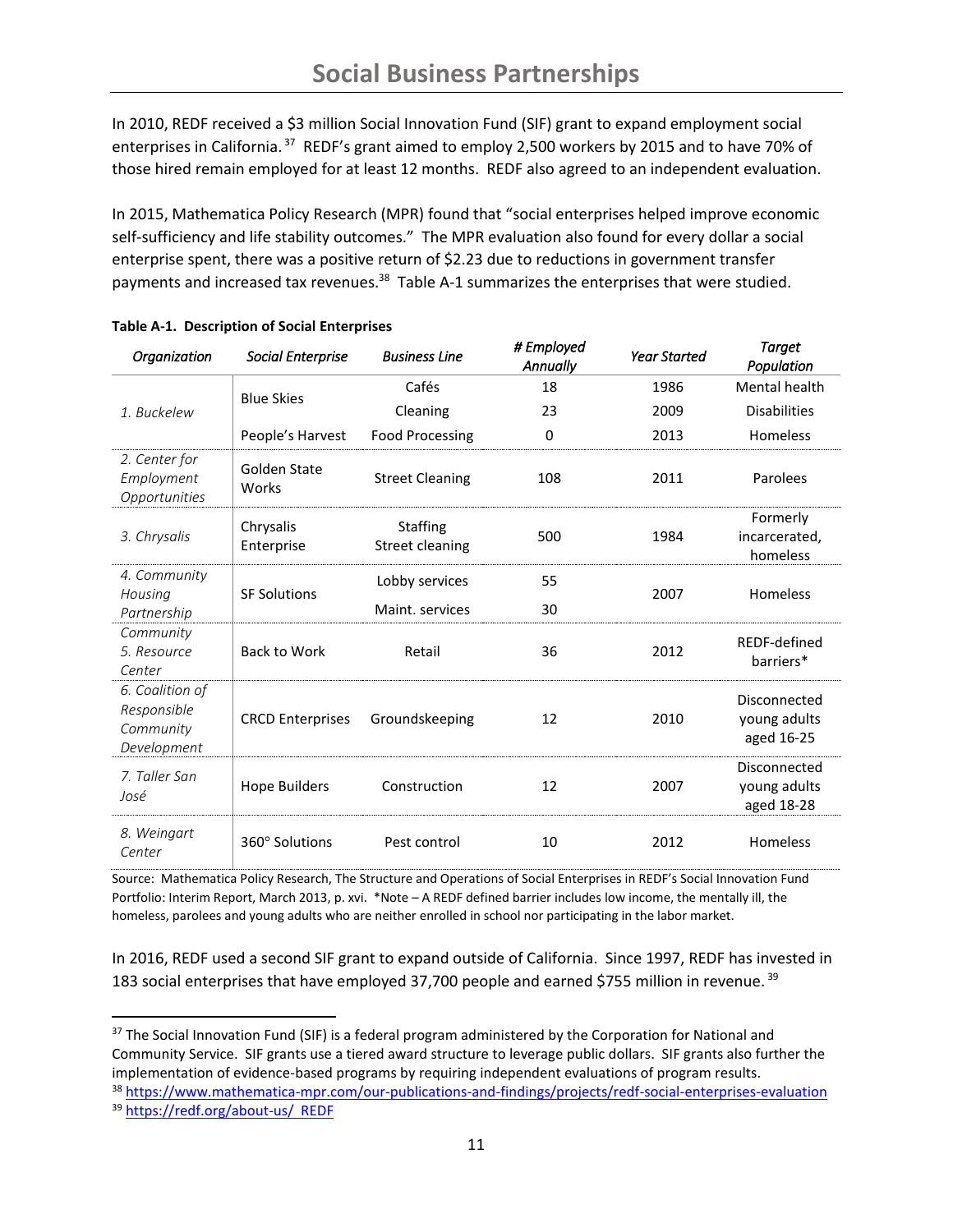# **Case Study #4 - The Etsy Craft Partnership Program**

Etsy is a Brooklyn based e-commerce handicrafts marketplace founded in 2005. Etsy provides an online platform for craftspeople and artists to sell their goods. Etsy's mission is to "reimagine commerce in ways that build a more fulfilling and lasting world." It connects sellers to new markets and creates local communities of entrepreneurs who sell on its platform.<sup>40</sup>

The Etsy Craft Entrepreneurship Program is designed to "help people with craft skills earn supplemental income through entrepreneurship, using hands-on education with Etsy as their learning lab." It aims to "expand access to microbusiness education for underrepresented creative entrepreneurs."<sup>41</sup> It also offers cities a new approach to economic development.<sup>42</sup> Instead of focusing on creating new full-time jobs and training people to fill them, cities can leverage existing skills in their communities and focus on supplemental income and entrepreneurship.<sup>43</sup>

**Catalyst for Change**. Rockford, Illinois, is a Rust Belt city of about 149,000 people located 90 miles northwest of Chicago. It is struggling economically from a loss of manufacturing jobs. In 2012, the Mayor of Rockford asked the CEO of Etsy about the possibilities of "an Etsy economy"<sup>44</sup> and whether the company had partnered with any schools or cities.<sup>45</sup>

In March 2013, Etsy and Rockford city officials attended a Clinton Global Initiative event. Etsy agreed to "[support] new job opportunities through craft entrepreneurship by replicating and expanding a Craft

 $\overline{\phantom{a}}$ <sup>40</sup> In a 2014 online survey of its sellers, Etsy reported that the survey found most sellers are women (86%). About 44% use revenue from Etsy sales to cover household expenses.

[http://extfiles.etsy.com/Press/reports/Etsy\\_NewFaceofCreativeEntrepreneurship\\_2015.pdf](http://extfiles.etsy.com/Press/reports/Etsy_NewFaceofCreativeEntrepreneurship_2015.pdf) <sup>41</sup> <https://www.etsy.com/craftentrepreneurship>

<sup>&</sup>lt;sup>42</sup> In 2017, IMPACT Silver Spring's testimony in support of Bill 49-16 stated it had supported many struggling families on pathways to empowerment. As examples, it cited individuals forming new businesses in the areas of sewing, catering, landscaping and home improvement.

<sup>43</sup> <https://blog.etsy.com/news/2013/craft-entrepreneurship-year-in-review/>

<sup>44</sup> In 2014, Etsy's director of Human Scale Labs described an Etsy Economy as "a new type of economy ... that is highly accessible to engage in, relies on strong community ecosystems and values sustainable growth." <https://knightfoundation.org/articles/scaling-etsy-economy-changing-workforce>

<sup>&</sup>lt;sup>45</sup> In an online article at Techonomy, Mayor Morrissey shared his view that "Etsy is providing all kinds of tools for entrepreneurs to learn on their own, reducing a lot of barriers for entry into the global marketplace. It's an example of one of those killer apps that connects the microelements of our economy together [with] consumers and suppliers. It gives the little guy a chance to be a constructive member of the global economy. It's a very human-scale economic exchange, as opposed to … shopping at Walmart or Target." He explained that [a]s mayor, he wanted "to do what he could to … create different types of learning and doing opportunities." See Tiffany Lin and Adam Ludwig, "With Help From Etsy, A Small-City Mayor Brings The Maker Movement to the Classroom," [https://techonomy.com/2013/09/with-help-from-etsy-a-small-city-mayor-brings-the-maker-movement-to-the](https://techonomy.com/2013/09/with-help-from-etsy-a-small-city-mayor-brings-the-maker-movement-to-the-classroom/)[classroom/](https://techonomy.com/2013/09/with-help-from-etsy-a-small-city-mayor-brings-the-maker-movement-to-the-classroom/) (accessed June 2019).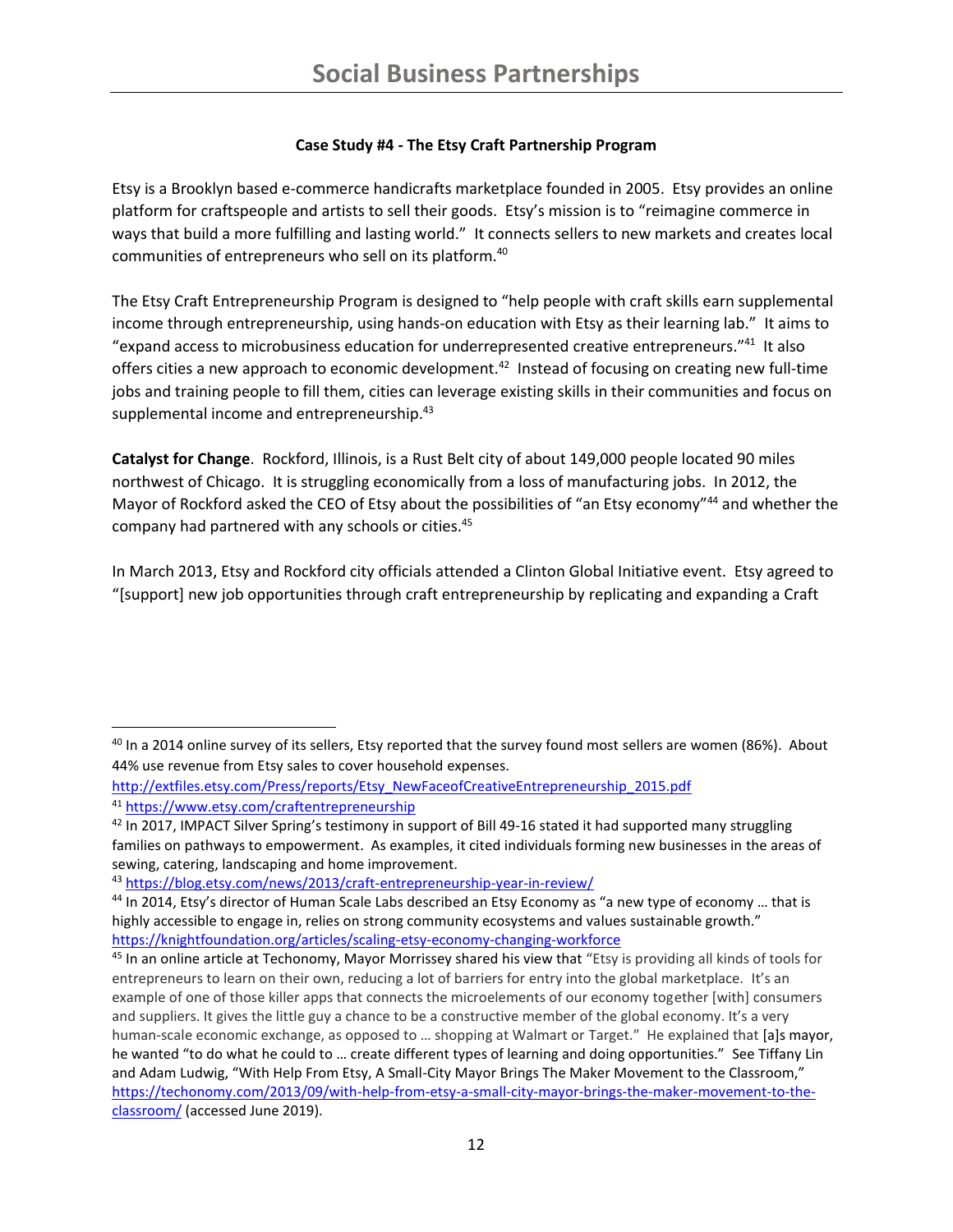Entrepreneurship curriculum to be piloted in Rockford during the fall."<sup>46</sup> By December 2013, Etsy had launched a second program, partnering with New York City's Department of Small Business Services.<sup>47</sup>

**Rockford Program Model and Funding**. The Rockford, Illinois, program provided a targeted education curriculum to 10 craftspeople who were residents of the Rockford Housing Authority. The pilot program used a group of experienced Etsy sellers from Rockford to develop a training curriculum and hired one member of the group as an instructor.<sup>48</sup> The program offered four two-hour workshops to educate participants about use of the Etsy platform. Through hands-on instruction and a peer learning process, the curriculum aimed to encourage and empower participants' creativity and build self-confidence.<sup>49</sup>

Etsy paid small stipends to the Rockford Etsy sellers who developed and taught the curriculum. The Rockford Housing Authority gave each participant a laptop. Etsy valued its contribution at \$65,000.<sup>50</sup>

**Collaborative Structure and Growth**. Since its launch in 2013, the Etsy Craft Entrepreneurship program has expanded to 26 more cities in 14 states and the United Kingdom. Etsy now offers its microbusiness educational curriculum to more types of organizations. Etsy's current partnerships include: nine libraries, four colleges, a statewide small business and training organization committed to growing New Mexico's economy, a few small business development centers and a few nonprofits.<sup>51</sup> Most partners regularly offer training in entrepreneurship and/or artistic development. They seek out new, interactive ways to serve creative constituents in lower income populations.<sup>52</sup>

Etsy's website states that partners are responsible for: (1) recruiting students with creative talents; (2) providing a computer classroom; and, (3) hiring and training a local Etsy seller to teach the classes. Etsy sellers who teach classes must be paid a competitive rate.

**Results and Impact.** In 2016, Etsy launched its Maker Cities initiative. Local officials and Etsy members brainstormed ways to support the growth of local creative economies. In 2017, OpenWorks, a Baltimore nonprofit, received a grant to expand a program that teaches craft, life and business skills to low-income creative entrepreneurs of color. This program is a partnership with the City's Office of Promotion and the Arts.<sup>53</sup>

l

<sup>&</sup>lt;sup>46</sup> Etsy anticipated it would reach 100 individuals in Rockford; it agreed to offer the program to two more cities that year; and it agreed to distribute the program curriculum as open source software

[https://www.clintonfoundation.org/clinton-global-initiative/commitments/creating-economic-opportunity](https://www.clintonfoundation.org/clinton-global-initiative/commitments/creating-economic-opportunity-through-craft-entrepreneurship)[through-craft-entrepreneurship](https://www.clintonfoundation.org/clinton-global-initiative/commitments/creating-economic-opportunity-through-craft-entrepreneurship)

<sup>47</sup> <https://blog.etsy.com/news/2013/craft-entrepreneurship-year-in-review/>

<sup>48</sup> Grotts, Allie S. "Our Own Worst Enemy: A Case Study of the Etsy Craft Entrepreneurship Program in Rockford, Illinois." Doctoral diss., University of Missouri, July 2014, 55. Grotts states that in 2014, Rockford's Etsy team had about 200 members and it met every few months for workshops or social events.

<sup>49</sup> Grotts, 60-65.

<sup>50</sup> [https://www.clintonfoundation.org/clinton-global-initiative/commitments/creating-economic-opportunity](https://www.clintonfoundation.org/clinton-global-initiative/commitments/creating-economic-opportunity-through-craft-entrepreneurship)[through-craft-entrepreneurship](https://www.clintonfoundation.org/clinton-global-initiative/commitments/creating-economic-opportunity-through-craft-entrepreneurship)

<sup>51</sup> <https://www.etsy.com/craftentrepreneurship/partner-cities>

<sup>52</sup> <https://www.etsy.com/craftentrepreneurship/partner-cities>

<sup>&</sup>lt;sup>53</sup> Etsy's 2019 Maker Cities Grant program is funded by the Etsy Impact Fund and the Mastercard Impact Fund. The program aims to build the capacity of microbusinesses so they can partner with their cities to help the local maker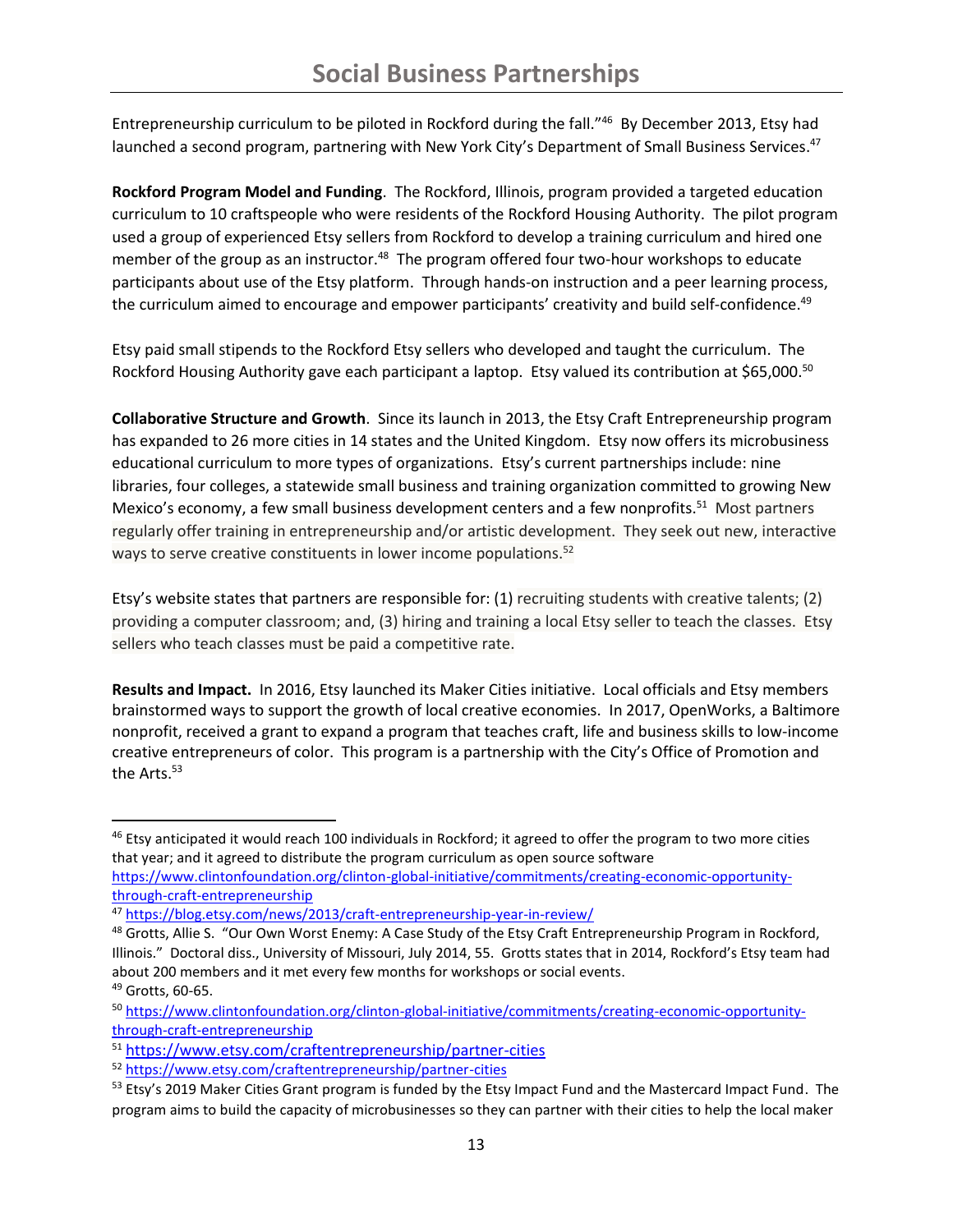# **2. Corporate Social Responsibility (CSR) Programs**

l

Corporate business that operate to make a profit determine their own definitions and corporate responsibility practices. For years, a business's corporate social responsibility (CSR) activities were shaped by its financial returns to shareholders with philanthropy viewed as a secondary focus.

Businesses such as Ben and Jerry's, Patagonia and Newman's Own changed the ground rules for CSR programs because they created concrete examples of corporate practices that were environmentally responsible and socially beneficial as well as financially successful. As awareness of these firms' responsible business practices grew, more and more businesses updated and re-structured their CSR programs. Today, a typical CSR report publicizes how a firm's corporate practices contribute to social well-being. It also reports performance measures that track the progress of a firm's investments.

## **Case Study #5 - CVS Health's (CVSH) Workforce Partnership Networks<sup>54</sup>**

**Catalyst for Change**. In 1997, President Clinton created a public-private Welfare to Work Partnership to encourage employers to make hiring commitments. CVS was one of several corporations to respond thanks to the leadership of its Human Resources team which became the Workforce Initiative team. <sup>55</sup>

**CVSH's Prescription for a Better World Framework.** In 2005, CVSH developed its Prescription for a Better World framework ("PBW framework") to formally define its approach to Corporate Social Responsibility. The initial framework had three pillars: Building Healthier Communities; Planet in Balance; and Leader in Growth, with goals and strategies for each pillar.<sup>56</sup>

In 2013, CVSH used findings from a materiality assessment to develop a strategy and roadmap for its PBW framework.<sup>57</sup> Two of the 23 "material topics" that CVSH identified were Diversity and Inclusion

economy become an engine of local economic development. Five grantees will each receive \$40,000 in direct program support plus access to an online community and access to an economic impact dashboard.

<sup>&</sup>lt;sup>54</sup> CVS Health is "a pharmacy innovation company helping people on their path to better health." It operates 9,900 retail pharmacies, 1,100+ walk in Minute Clinics, 37 specialty on-site pharmacy stores, 26 retail specialty pharmacy services and 86 infusion sites. <https://cvshealth.com/sites/default/files/2018-csr-full-report.pdf>

<sup>55</sup> At a 2009 Congressional hearing, CVS testified that it started its first Welfare to Work training program in Akron, Ohio, in 1996 when it partnered with the Summit County Welfare Office, the Summit County Employment Service and a local nonprofit that helped recruit four candidates. CVS had since hired over 65,000 people who had been on public assistance and nearly two-thirds were still actively employed in career path positions at CVS Caremark. This 60% retention rate was not only in stark contrast to other entry-level service jobs in retail where turnover can easily exceed 200% a year but also much higher than retention levels for entry-level CVS Caremark colleagues hired from other sources. Also, over 50% of the former welfare recipients hired had been promoted at least twice. <sup>56</sup> The CEO and the Nominating and Corporate Governance Committee of the CVSH Board of Directors oversee CVSH's CSR and sustainability performance. They ensure that CVSH both advances the company purpose and delivers an appropriate Return on Investment. An executive sponsor oversees progress on each pillar's priorities and goals and senior managers must meet targets as part of their business plan.

<sup>&</sup>lt;sup>57</sup> CVSH based its materiality assessment process on principles established by the Global Reporting Initiative, a third party entity that sets process, data and disclosure standards for corporate sustainability reports.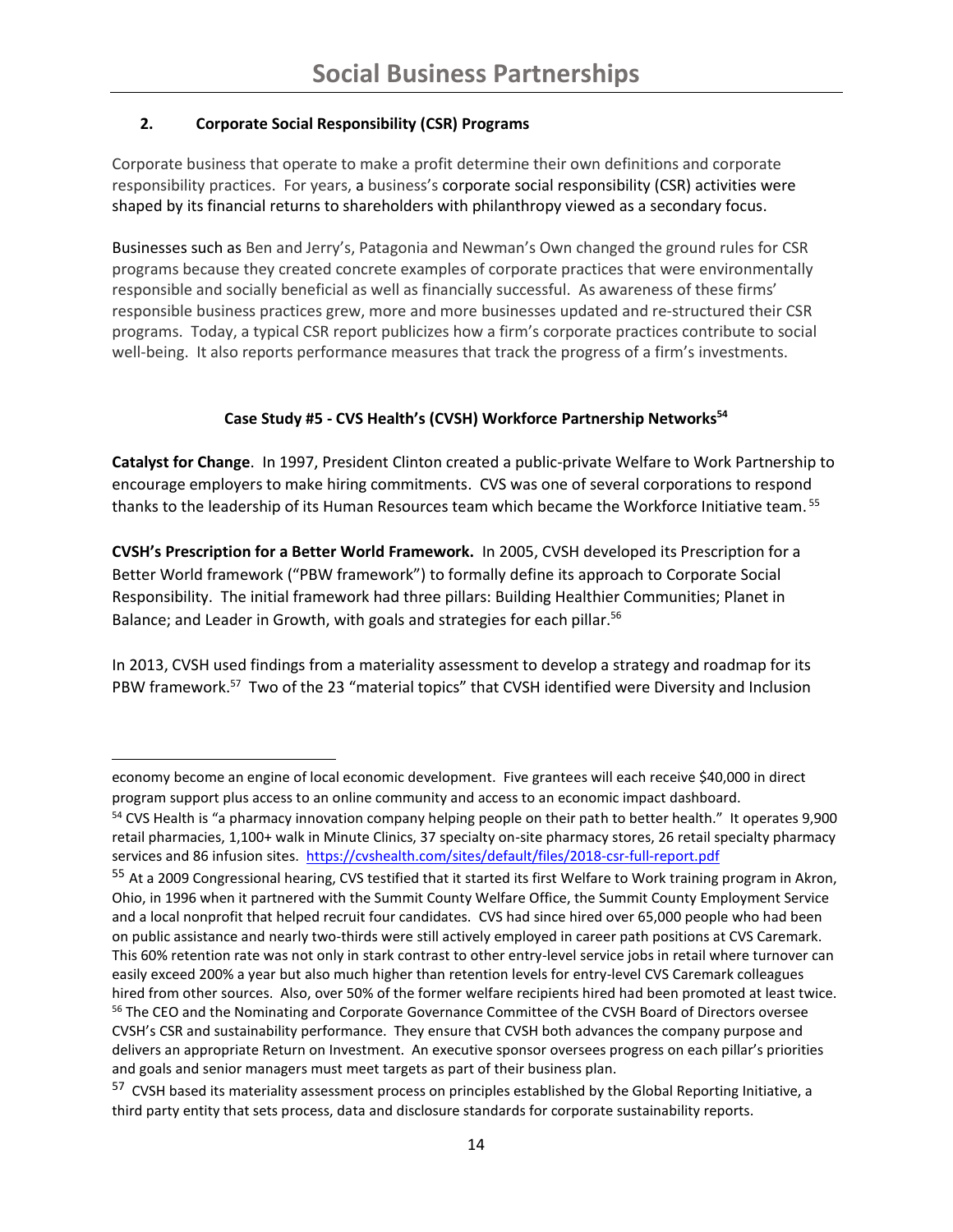and Economic Opportunity. These topics not only reflected what CVSH saw as its most significant economic, environmental and social impacts but also influenced the Workforce Initiative team.<sup>58</sup>

In 2018, CVSH's CSR report notes that one-third of Americans interact with CVSH annually, including 4.5 million people per day who visit retail stores in nearly 10,000 communities across the country and 38+ million medical members who rely on CVSH for help with health decisions. The report states:

As a socially responsible company, we believe we have a role to play in helping to solve important societal problems in meaningful ways. Our CSR strategy ensures we put our businesses and resources to work in tangible ways that make a difference in our local communities and in people's lives.<sup>59</sup>

**CVSH's Workforce Initiative Team.** Since it first partnered with the U.S. Department of Labor, CVS Health ("CVSH") has continued to develop a network of local partnerships. Examples of its partners include high schools, community colleges, community-based nonprofits and faith based organizations, federal, state and local government agencies and public workforce boards. Through its relationships with these organizations, CVSH identifies potential employees who may be overlooked by others while also furthering its commitments to inclusive workplaces. Through hands-on training and career pathway programs, CVSH offers employment as a conduit to economic opportunity. CVSH relies on a network of 2000+ local partners for candidate referrals, training services and wrap-around support services. The six programs described below show how CVHS collaborates with its local partnership networks:

- Regional Learning Centers ("Centers"). CVSH operates four fully operational store and pharmacy training locations co-located in public labor department One-Stop Career Centers. Public agencies assume the operating costs of the Centers and CVSH assumes the training, staff and equipment costs. Each Center is staffed with a fulltime manager and a fulltime relationship manager. The Centers offer classroom space, office space and a mock pharmacy.<sup>60</sup> In 2018, CVSH had Centers in Boston,<sup>61</sup> Cleveland, New York City and Washington, DC. In 2018, the Centers trained 1,400 individuals, many of whom were subsequently hired at a CVS Pharmacy.
- The CVSH Registered Apprenticeship Program. This program began as a public-private initiative funded by the U.S. Department of Labor in 2005.<sup>62</sup> CVS was part of the initial rollout and Goodwill Industries served as the facilitator between the government and the employers. As of 2017, CVSH employed 4,600 apprenticeship trained technicians and managers, including 1,500 employees in

<sup>58</sup> [https://s2.q4cdn.com/447711729/files/doc\\_downloads/company\\_documents/2014-CVSCaremark-CSR-Report.pdf](https://s2.q4cdn.com/447711729/files/doc_downloads/company_documents/2014-CVSCaremark-CSR-Report.pdf)

<sup>59</sup> [https://cvshealth.com/sites/default/files/2018-csr-full-report.pdf,](https://cvshealth.com/sites/default/files/2018-csr-full-report.pdf) 3.

<sup>&</sup>lt;sup>60</sup> CVS Health also opens mock retail and pharmacy stores in other locations through partnerships with public and private community partners. As of 2018, CVS Health has partnered with state and community organizations to open 43 mock retail and pharmacy stores nationwide, including 29 geared toward individuals with disabilities. The stores are located in training centers, technical schools, community colleges and local community organizations. <sup>61</sup> CVS partnered with Jewish Vocational Service (JVS) to open its Boston Center in 2008. It hoped to train 3,000 new and current employees, including welfare to work participants and refugees. The CVS-JVS-Boston partnership was a result of a prior CVS partnership with the International Association of Jewish Vocational Services.  $62$  The CVSH Registered Apprenticeship Program is modeled on "earn and learn" apprenticeships in the skilled trades which give trainees a "no-cost" chance to earn a salary while learning a trade. <https://focus.luminafoundation.org/cvs-workers-success/>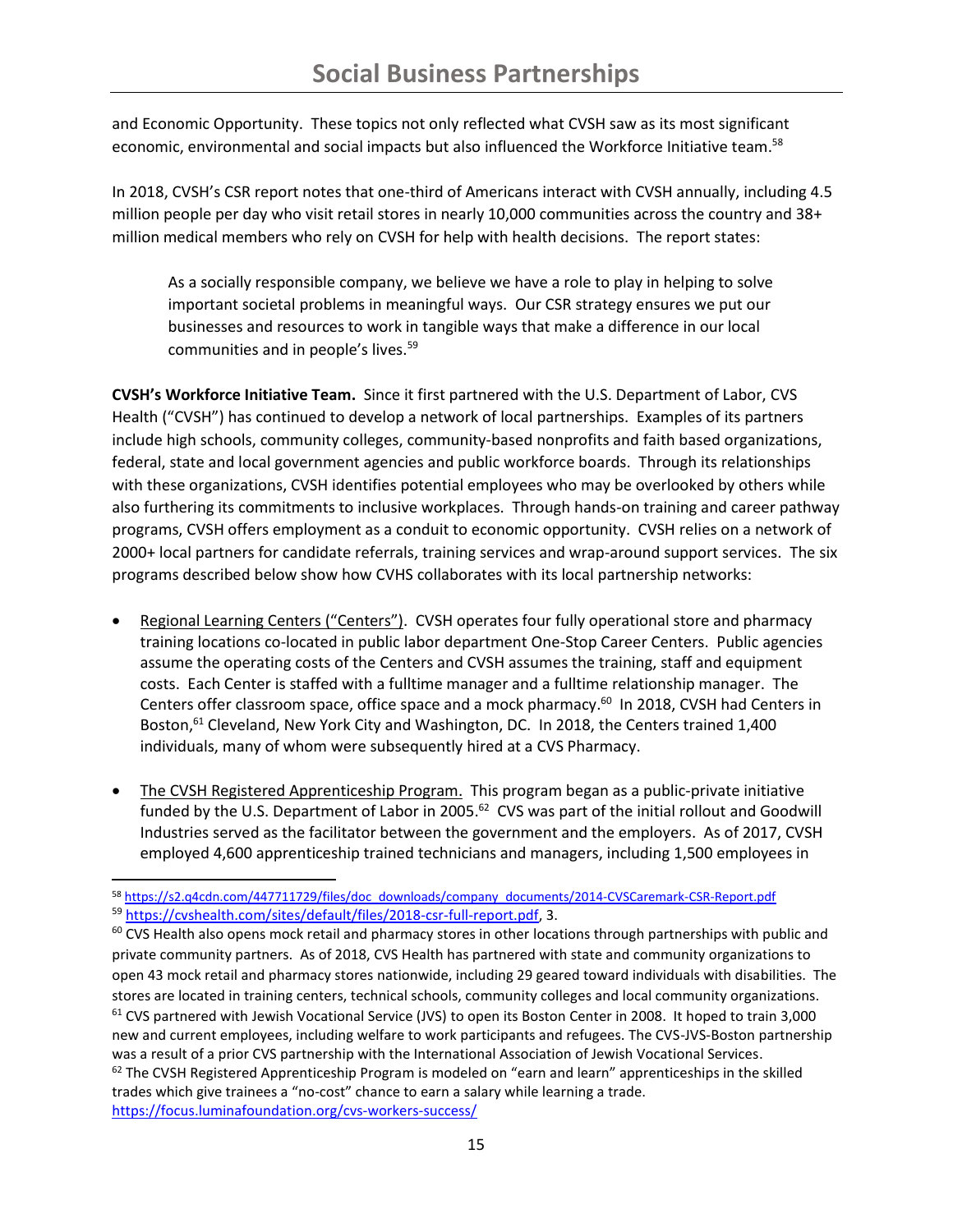retail and pharmacy management career tracks. CVSH expects to double that number in five vears.<sup>63</sup>

CVSH's newest apprenticeship program opened in Maryland in 2018. It leverages a workforce training initiative between Goodwill Industries and Baltimore City Community College (BCCC). The program provides classroom and field based clinical instruction plus job readiness soft skills training. A mock pharmacy is located on Goodwill's downtown Baltimore campus. Students complete a 16 week pre-apprenticeship program and a six-week Pharmacy Technician Clinical Externship offered by CVS Health. Completers can sit for the state's Pharmacy Technician Certification Exam.<sup>64</sup>

• Abilities in Abundance. This program uses CVSH's local partnership network to offer training and employment opportunities to individuals with disabilities. CVSH fulfills its commitment to reduce employment barriers for all by offering skill development, job training and placement opportunities.

In 2017, CVSH partnered with the National Consortium of State-Operated Comprehensive Rehabilitation Centers (NCSOCRC) to help employ Americans with disabilities as part of an initiative to open eight mock stores nationwide.<sup>65</sup> In April 2018, Maryland became the fourth state with an Inclusion Academy as a result of CVSH partnership with the Maryland Department of Education Division of Rehabilitation Services' (DORS) Workforce & Technology Center. CVSH offers a 10-week retail training program for people with disabilities that trains participants to work in "competitive integrated employment in a retail setting."<sup>66</sup> An instructor from BCCC developed the curriculum which provides four weeks of classroom instruction and mock store training followed by six weeks of in-store experience at a CVS store in the Baltimore area.

- MyCVS Journey Pathways to Health Care Careers. This STEM program offers underserved youth access to job shadowing, internships in CVS Pharmacy stores, training, mentoring and employment. In 2018, CVSH and Job Corps collaborated to expose 60,000 youth to careers at CVSH.<sup>67</sup>
- Heroes 2 Careers Military Hiring Program. This program focuses on veterans. It uses focused recruiting efforts, mentoring, and skill building to hire qualified veterans and their spouses. In 2018, this program employed 6,000 members of the military and their spouses.<sup>68</sup>
- Talent is Ageless Mature Worker Hiring Program. This program fosters public and private partnerships at the local, state, and national level to recruit older workers into all business areas.

**Results and Impacts.** A profile of CVSH's pre-apprenticeship partnership programs recognized CVSH as "among the most experienced and active employer-sponsors of apprenticeship programs within nontraditional occupations in the United States." 69

<sup>63</sup> <https://cvshealth.com/about/diversity/a-prescription-for-career-success>

<sup>64</sup> <https://www.baltimoresun.com/bs-bz-cvs-goodwill-pharmacy-training-20181010-story.html>

 $65$  This is in addition to the 29 mock stores that currently exist to train individuals with disabilities.

<sup>66</sup> [https://dors.maryland.gov/spotlight/Pages/CVS\\_Retail\\_Inclusion\\_Academy.aspx](https://dors.maryland.gov/spotlight/Pages/CVS_Retail_Inclusion_Academy.aspx)

<sup>67</sup> [https://cvshealth.com/sites/default/files/2018-csr-full-report.pdf,](https://cvshealth.com/sites/default/files/2018-csr-full-report.pdf) 10.

<sup>68</sup> [https://cvshealth.com/sites/default/files/2018-csr-full-report.pdf,](https://cvshealth.com/sites/default/files/2018-csr-full-report.pdf) 3.

<sup>69</sup> Bill Browning, "Pre-Apprenticeship Partnerships at CVS Health An Employer's Perspective," Jobs for the Future, 1.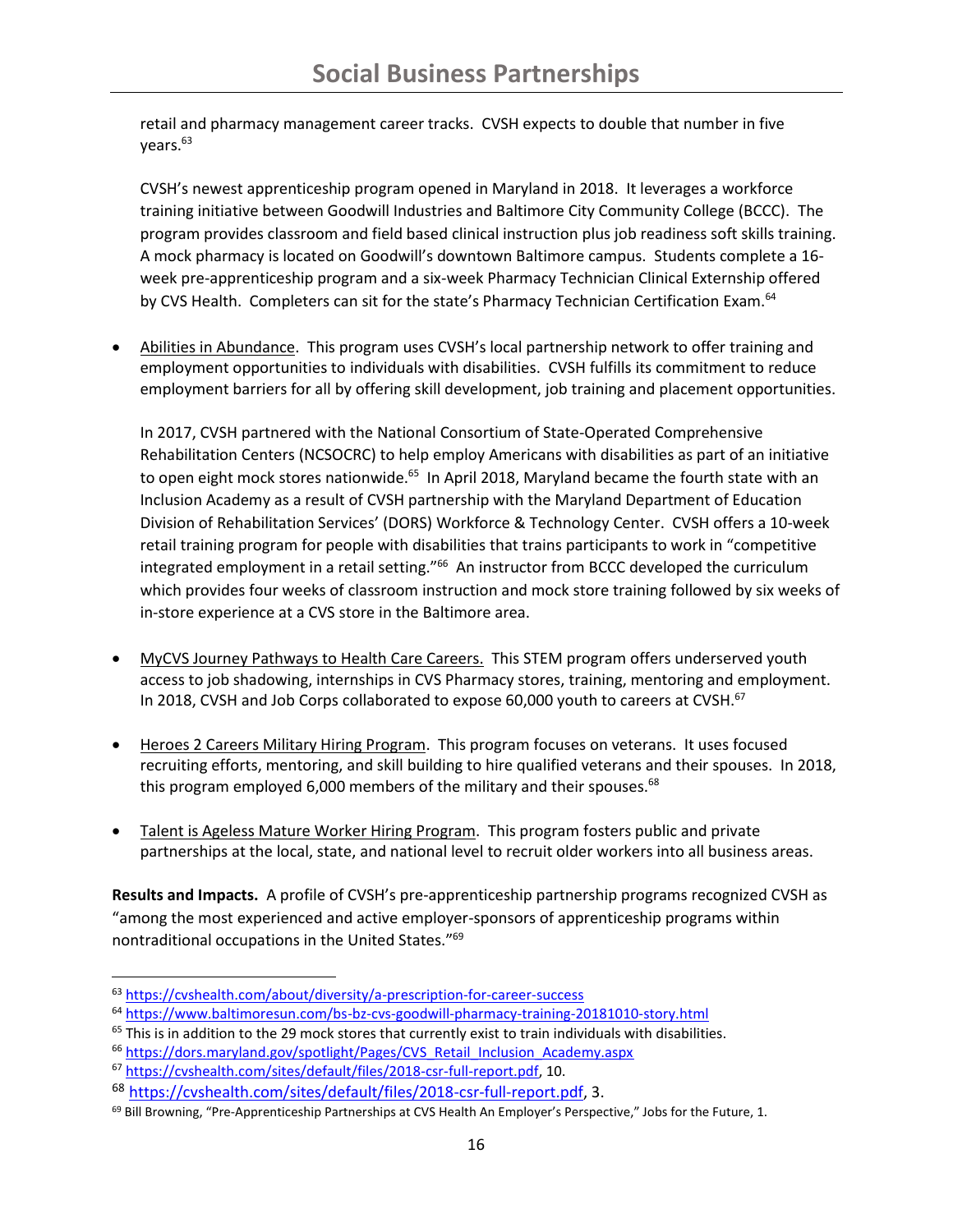### **Case Study #6 - Walmart's Business Sustainability Strategy**

**Catalyst.** In 2005, Walmart's CEO launched a business sustainability strategy: to create zero waste; to use 100% renewable energy; and to sell products that sustain the world's resources and environment.

**The Model.** Walmart shaped the implementation of its sustainability strategy with three decisions. The first decision was the creation of 14 "sustainable value networks" (SVN) aligned with existing business units.<sup>70</sup> The second decision was to include external stakeholders on the network teams, thus tapping outside experts to engage with in-house staff. The third decision, to have a small central office, was intended to allow sustainability to proceed through trial and error.

**Governance Structure**. The 14 sustainable value networks consisted of cross-functional teams. Each SVN team had an executive sponsor and a captain plus representatives from external groups, e.g., suppliers, nongovernmental organizations, consultants, federal and state agencies and universities. Competitors were also invited, especially if their participation could help scale an effort. SVN team members were charged with developing strategies that included quick wins to develop momentum, strategies with a medium-term payback and goals with longer term solutions.<sup>71</sup> For example, in 2010, Walmart set a goal of reducing GHG emissions by 20M metric tons by the end of 2015.

**Collaborations and Partnerships.** One case study explains that partnering was a critical component of Walmart's strategy that resulted in it engaging with groups that it had previously ignored.<sup>72</sup> Another states that "generating value from longer-term, collaborative relationships nonprofits, suppliers, and other external stakeholders [is] at the heart of Walmart's business sustainability strategy."<sup>73</sup> Of note,

- Walmart partnered with a team of scientists from the nonprofit Environmental Defense Fund (EDF) to test strategies to make products more sustainable. EDF and Walmart also partnered on a clean energy project to install next generation solar technology on Walmart facilities.
- Walmart funded The Sustainability Consortium (TSC), a collaboration of the University of Arkansas and Arizona State University, that developed sustainability metrics for Walmart's entire supply chain of products.
- Walmart partnered with the Marine Stewardship Council (MSC), a third-party program that sets standards for sustainable fisheries and certifies independent third parties that audit fisheries. Products with an MSC label show a fish has been sustainably harvested and processed.<sup>74</sup>

 $\overline{a}$ 

 $70$  Four SVN teams supported the goal of 100% renewable energy: Global Greenhouse Gas; Alternative Fuels; Global Logistics; and Buildings; two teams supported zero waste: Waste and Packaging; and seven teams supported product sustainability: Chemical Intensive Products; Electronics; Food, Agriculture, Seafood; Forest & Paper, Jewelry; China; and Textiles.

 $71$  An example of a quick win was the sale of 100 million compact fluorescent bulbs that reduced CO2 emissions by 25MMT or innovations in plastics recycling that diverted 1,100 tons of plastic from landfills.

<sup>72</sup> [https://sc.edu/study/colleges\\_schools/moore/documents/sustainability/andy\\_ruben\\_b.pdf](https://sc.edu/study/colleges_schools/moore/documents/sustainability/andy_ruben_b.pdf)

<sup>73</sup> SSIR, Spring 2008, 53.

<sup>&</sup>lt;sup>74</sup> In 1997, Unilever partnered with the World Wildlife Fund to establish the Marine Stewardship Council (MSC). In 2006, Walmart set a goal of carrying 100% MSC certified wild caught fish in its stores in three to five years.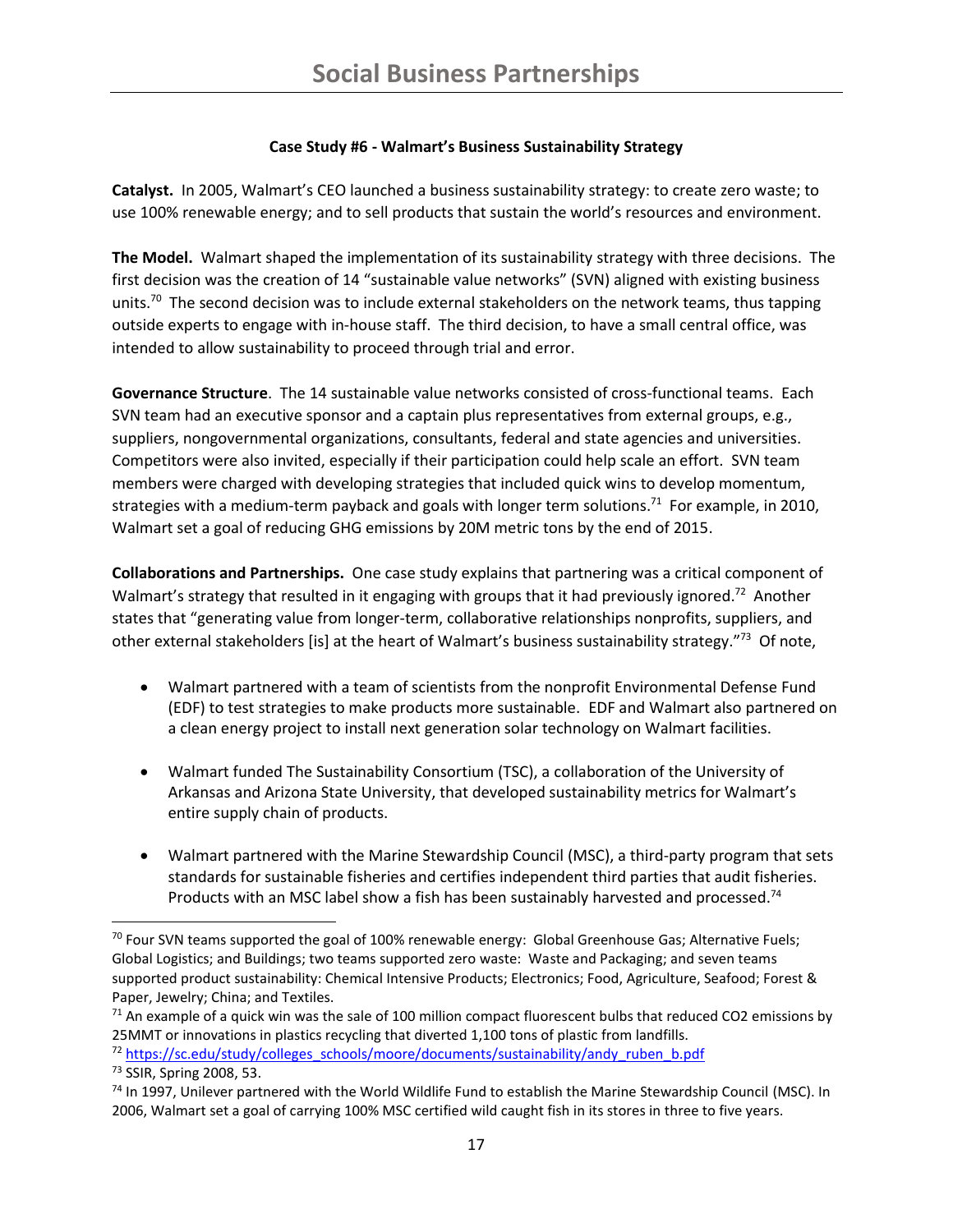The Closed Loop Fund is another collaboration that resulted from Walmart's sustainability efforts. The impetus for the Fund arose in 2012 when Walmart learned that its suppliers were unable to source enough recycled plastic for their packaging. Walmart learned that 45% of the population lived in cities that used landfills for their solid waste disposal programs. These cities had not implemented recycling programs because they could not afford to fund the upfront investment in collection and sorting equipment. With this lack of infrastructure, the overall U.S. recycling rate was only 34%.

In 2013, Walmart's Director of Sustainability and a former New York City Deputy Commissioner of Sanitation, Recycling and Sustainability convened a cross-sector coalition of nonprofit organizations, city managers, recyclers and major consumer brand companies. The group realized that if cities had access to capital to implement recycling programs, then the recyclable waste diverted from landfills could increase the availability of recycled materials for suppliers and help companies improve the sustainability of their supply chains.

Since the CEOs of 10 major companies started the Closed Loop Fund in 2015 it has invested \$50 million in 21 projects and leveraged \$210 million from co-investors. 75 One of its initial loans funded a joint venture for a recycling plant on the outskirts of Baltimore that processes hard to recycle plastics.<sup>76</sup>

**Measures of System Change**. Walmart used The Sustainability Consortium's metrics and a Sustainability Index to assess the sustainability of its 100,000+ products and to track the progress of its suppliers in reducing their environmental impacts. By cross matching TSC's metrics with its sales data, Walmart identified the five key drivers in its supply chains and product cycles that it could modify to reach its GHG emissions reduction goal. Over time, it worked with EDF and others to optimize fertilizer use; to increase its sales of energy efficient products; to improve energy efficiency in its supplier factories; to fund municipal recycling projects; and to improve food labels and create a food donation system.

**Results and Impacts**. At the end of 2014, Walmart's renewable energy use was at 26%; it had reduced its U.S. waste by over 82%; and it had achieved a 28MMT reduction in GHG emissions. In May 2019, Walmart issued its first Environmental, Social and Governance (ESG) report.<sup>77</sup> It also launched a new website to publicize the philanthropy of Walmart and the Walmart Foundation.

**Replication and Scale.** In 2018, Closed Loop Partners, a spinoff of the Closed Loop Fund, launched the Center for the Circular Economy (CCE). One of CCE's initiatives is The NextGen Consortium, a precompetitive collaboration among consumer brands to advance food-service packaging solutions.<sup>78</sup>

l

<sup>&</sup>lt;sup>75</sup> The companies were 3M, Coca-Cola, Colgate-Palmolive, Johnson & Johnson Family of Consumer Cos., Keurig Green Mountain, Nestle Waters North America, PepsiCo and the PepsiCo Foundation, Procter & Gamble, Unilever, Walmart and the Walmart Foundation. [https://www.closedlooppartners.com/closedloopfund/#1518482056069](https://www.closedlooppartners.com/closedloopfund/#1518482056069-c4804e00-1d95) [c4804e00-1d95](https://www.closedlooppartners.com/closedloopfund/#1518482056069-c4804e00-1d95)

<sup>76</sup> <https://search.proquest.com/docview/2074970892/fulltextPDF/8C94EF172B8546E5PQ/1?accountid=47412>

 $77$  Walmart states that "the ESG report is a newly-focused and streamlined update on how the company approaches key issues facing society and initiatives across its business segments that make a difference in both the communities it operates and the world."

 $78$  The companies participating in the NextGen Consortium are Starbucks, McDonald's, The Coca-Cola Company, Yum! Brands, Wendy's and Nestlé are all consortium partners.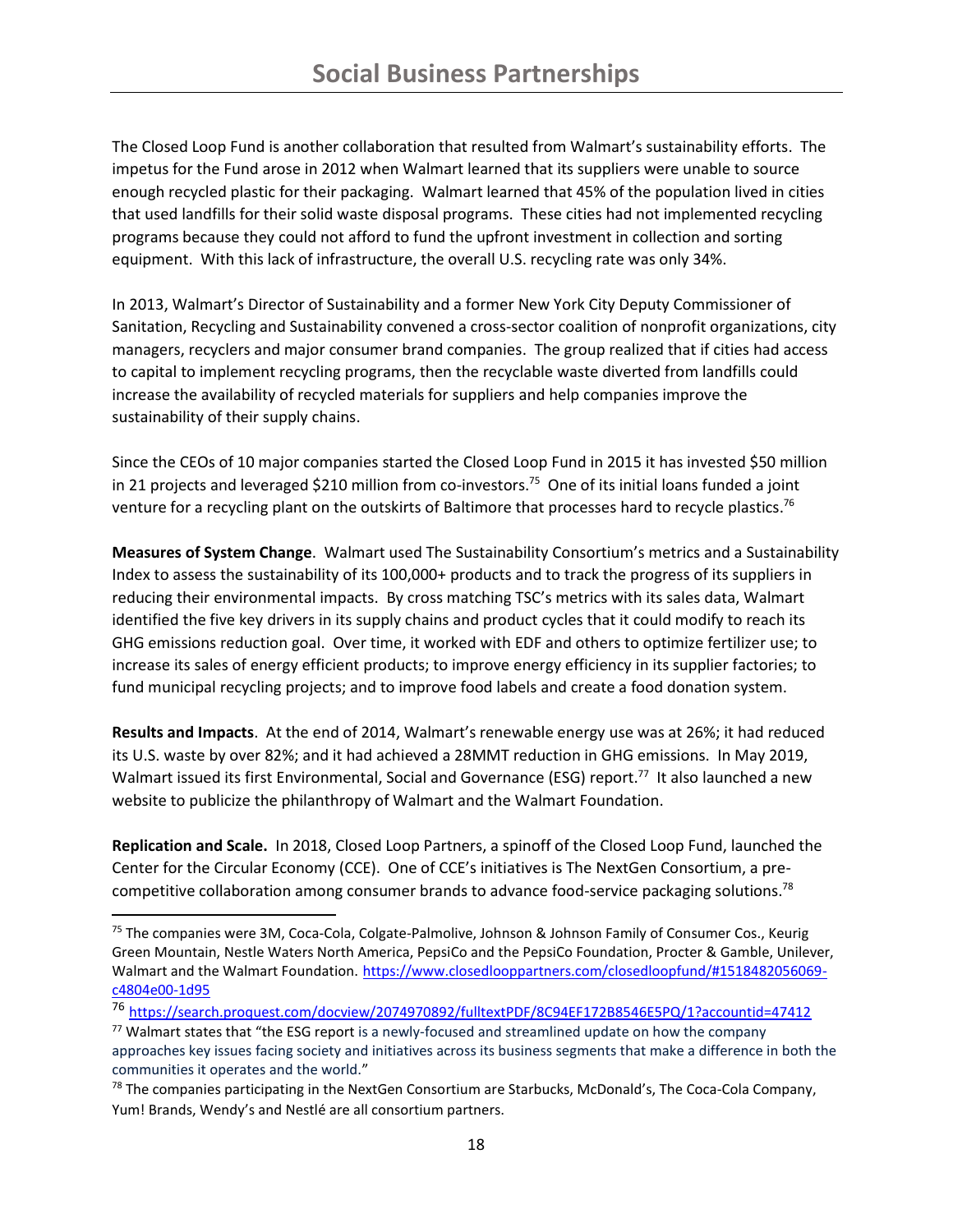# **3. Business Alliances and Collaborative Partnerships**

The third category of social business models presented in this section profiles business alliances and collaborative partnerships that work in a local or regional area. Case studies #7 and #8 highlight projectbased collaborations, supported by nonprofit backbone organizations, that aim to have a collective impact. Case study #9 showcases a group of businesses with a shared commitment to sustainability that started a series of networking nonprofits.

# **Case Study #7 - Envision Charlotte**

Climate change is forcing cities to find new ways to balance development and sustainability. Envision Charlotte's overarching goal is to create a replicable model for managing finite environmental resources through public, private, nonprofit and academic collaboration.

**Catalyst for Change**. At the Clinton Global Initiative in 2010, the CEOs of Duke Energy and Cisco announced a partnership initiative to reduce commercial building energy use in Charlotte's downtown core by 20% in five years. Envision Charlotte launched its initial programs in 2011 with support from local corporations, e.g., Bank of America, Charlotte Center City Partners, Cisco, Duke Energy, the University of North Carolina at Charlotte (UNCC), Verizon and Wells Fargo, and from local government.

**Governance Structure**. Envision Charlotte initially targeted large, commercial buildings in Charlotte's downtown. It secured agreements with 61 buildings to install shadow meters and locate kiosks in building lobbies. Segmenting the city into manageable submarkets helped limit complexity.

**The Collaborative**. Envision Charlotte is a partnership between local businesses and the University of North Carolina at Charlotte (UNCC) with local government support. It relies on a mix of legal agreements, community engagement campaigns and technical assistance trainings that it delivers through a unique set of programs. To minimize expensive building retrofits, its two-tiered business model prioritizes savings through behavioral and operating changes, followed by capital changes. It piloted two programs with the 61 buildings in the urban core that focused on educating and engaging property owners, managers and tenants:

- The **Smart Energy in Offices (SEiO) program** was created by Duke Energy to empower property managers and to educate tenants about ways to reduce energy consumption;<sup>79</sup> and
- The **Energy Roundtable Program** teamed UNCC students and professors with building owners who had signed the initial agreements with Envision Charlotte. The UNCC student teams worked with building operators to assess the building's central plant and air distribution systems. The program provided students with real world experience and the final report provided operators with recommendations to reduce energy use from a neutral third party.

l

 $79$  SEiO uses a four-step process to generate behavioral changes that reduce consumption. The program: 1) provides tenants with accessible information and education about a building's load factors and energy use trends; 2) creates a plan that establishes goals and opportunities; 3) motivates change through campaigns and other initiatives; and 4) recognizes teams that advance through "levels of achievement."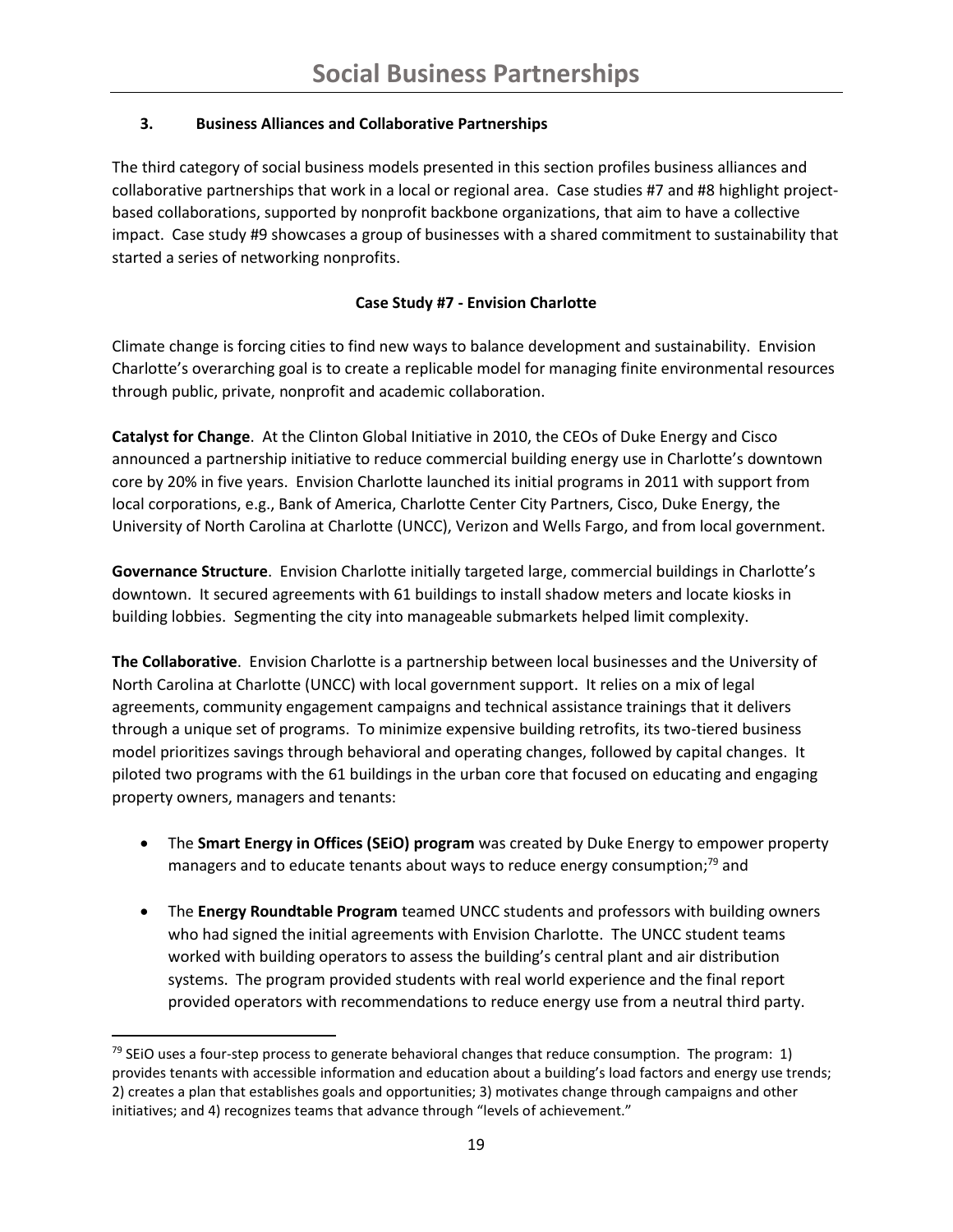Envision Charlotte subsequently partnered with the Center for Climate and Energy Solutions to create **the EcoNetwork** and with UNCC's Energy Production & Infrastructure Center (EPIC) to develop **the Building Re-tuning Training (BRT) program.**

- **The EcoNetwork** is an engagement effort that connects individuals interested in addressing sustainability with larger collaborative efforts and amplifies initiatives hosted by Charlotte's community organizations. Membership is open to city and private sector employees, facility managers, Envision Charlotte Board members, university students and others.
- **The Building Re-tuning Training (BRT) program** pairs UNCC professors with commercial building operators and provides a building performance curriculum that trains building operators to understand building performance. As a result of this training, operators are able to identify and fix low-cost problems that are common sources of commercial building energy loss.

**Funding.** Duke Energy and Cisco provided \$5.8 million to fund Envision Charlotte's initial programs that encompassed the urban core.In 2015, Envision Charlotte was awarded a three-year, \$500,000 grant from the Office of Energy Efficiency & Renewable Energy in the U.S. Department of Energy (DOE).<sup>80</sup> As a result, 200 buildings were added to the initial group of 61. The funding extended participation beyond the core to include the real estate, hospitality, higher education, healthcare and retail sectors.

**Measures of Systems Change.** The reported energy savings are based on data from Cisco's smart energy meters that are installed in participating buildings to track energy consumption. Verizon's LTE network transmits these data to Cisco's network and a cloud-based platform aggregates and analyzes the data for Duke Energy. The aggregated data is projected to the Cisco video monitors in the building lobbies. Duke Energy also transmits confidential data to building managers on a real time basis.<sup>81</sup>

**Results and Impacts.** As of early 2017, Envision Charlotte reported that the 61 buildings reduced their energy use by 19%, representing a \$26 million savings.<sup>82</sup> As a result of the DOE grant, one building that was part of the Carolinas HealthCare System achieved energy savings of 40%.<sup>83</sup>

In 2015, the White House recognized Envision Charlotte as "a national role model for the rapid deployment of smart cities technology and innovation"<sup>84</sup> and established Envision America to replicate Envision Charlotte's model. Managed by the Envision Charlotte team, this effort invites 10 cities to an annual conference to hear panel discussions and see Envision Charlotte in action. The effort aims to create a peer network to diagnose and solve issues of sustainability and resilience.

 $\overline{\phantom{a}}$ <sup>80</sup> This was one of eight projects that were part of a \$6M effort to cut energy waste in commercial office buildings. 81 A 2017 Charlotte Observer article about the energy savings noted that, due to the confidentiality of the data, the professors at UNCC who compiled the data were unable to specify the sources of the savings. Henderson, Bruce, "Uptown Charlotte buildings cut 19% from their energy use, new data shows," *Charlotte Observer*, April 20, 2017, <https://www.charlotteobserver.com/news/local/article145575924.html>

 $82$  Ibid.

 $83$  Operational changes achieved savings of 40%; the repair of a broken valve saved another 10%. https://envisioncharlotte.com/wp-content/uploads/2017/04/Energy-Guide\_Web-Apr2017-1.pdf <sup>84</sup> <https://meetingoftheminds.org/envision-charlotte-helping-cities-find-share-solutions-24084>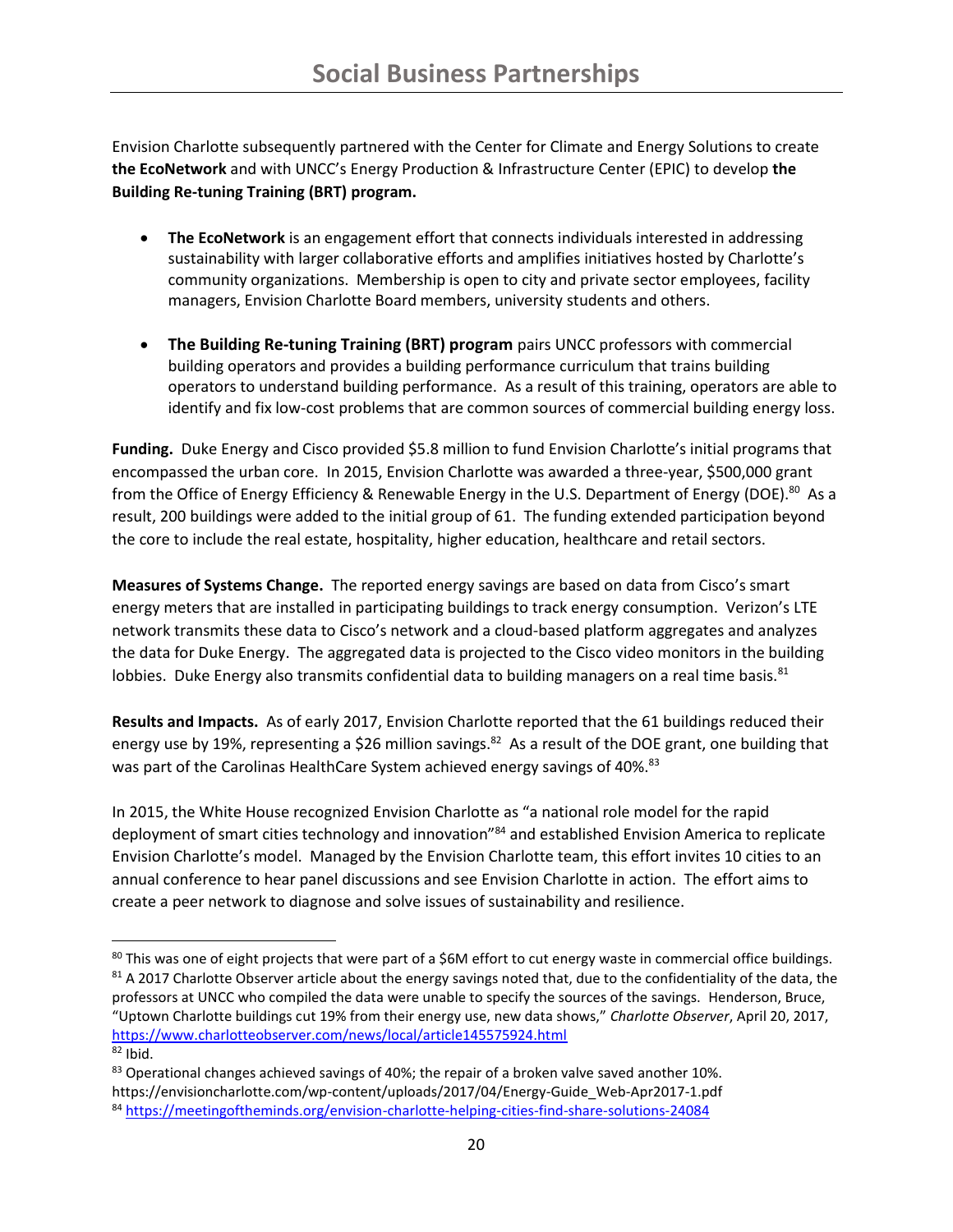### **Case Study #8 - Partners for a Competitive Workforce (PCW)**

**Catalyst for Change**. The President of the Greater Cincinnati Foundation organized area stakeholders to apply for a National Fund for Workforce Solutions (NFWS) Grant.<sup>85</sup>

**The Model**. The Partners Council is 33-member, employer-led steering committee of executives from participating organizations. Three sub-groups make operational decisions: the Employers First Regional Workforce Network supplies businesses with talent; the Career Pathways Partnership Team develops pathways for specific industries; and, the Work Readiness Collaborative offers work readiness training.

**Collaboration.** The Partnership has 150+ member organizations from Ohio, Kentucky and Indiana. Local business members are from the healthcare, construction, advanced manufacturing and IT industries, including Messer Construction and Procter and Gamble. Nonprofit members include leaders from the local United Way, the local career technology schools, the Community Colleges and the Universities. Public sector members are from the workforce investment boards.

PCW has leveraged over \$40 million in funding since 2008. This includes \$6 million in grants from the Greater Cincinnati Foundation and the NFWS/Social Innovation Fund (SIF); \$9 million in state and federal grants; \$12 million from four workforce investment boards; and \$2 million from employers.

**Measures of System Change**. Winning the grant led area stakeholders to develop a shared vision and shift to a system-based approach. Today, PCW has a shared database that is used by over 50 partner organizations. Service providers who work with job seekers enter the data into the system. The database allows the Partnership to track participants' completion rates, participants' barriers to employment or advancement and other efficacy and outcome measures.

**Results and Impacts.** Since 2008, the Partnership has served more than 6,100 individuals, including 1,500 job seekers. Over 80% of job seekers found employment and 75% were employed a year later.<sup>86</sup>

A 2016 SIF study found that participants who completed the Health Career Collaborative Program, on average, earned nearly \$3,500 more than non-participants. The projected 10-year public benefit or ROI for the Health Career Collaborative Program was an estimated \$6.6 million, resulting in an investment return of \$3.16 in public benefits for every dollar invested.<sup>87</sup>

 $\overline{a}$ 

<sup>85</sup> Alison Gold, "Partners for a Competitive Workforce Insights from Solving Problems Through Cross Sector Partnerships Case Study #1," Living Cities. October 2013, 13. The National Fund for Workforce Solutions (NFWS) is a philanthropic partnership that funds regional collaboratives that develop local workforce partnerships. NFWS used SIF funds to scale up PCW's Health Careers Collaborative and Advanced Manufacturing and Construction Sector Partnerships. NFWS has also funded a Baltimore Center for Green Careers and the Baltimore Workforce Funders Collaborative.

<sup>86</sup> Gold, 7.

<sup>87 &</sup>quot;Social Innovation Fund – Return on Investment Study for three National Fund for Workforce Solutions (NFWS) Workforce Partnership Programs in Ohio," July 2016, 7. ROI estimates were lower for the Advanced Manufacturing Partnership (\$1.04 per dollar invested) and the Construction Sector Partnership (\$0.34 per dollar invested). [https://nationalfund.org/wp-content/uploads/2016/10/ROI-Report-1-7-25-16\\_10.26.16.pdf](https://nationalfund.org/wp-content/uploads/2016/10/ROI-Report-1-7-25-16_10.26.16.pdf)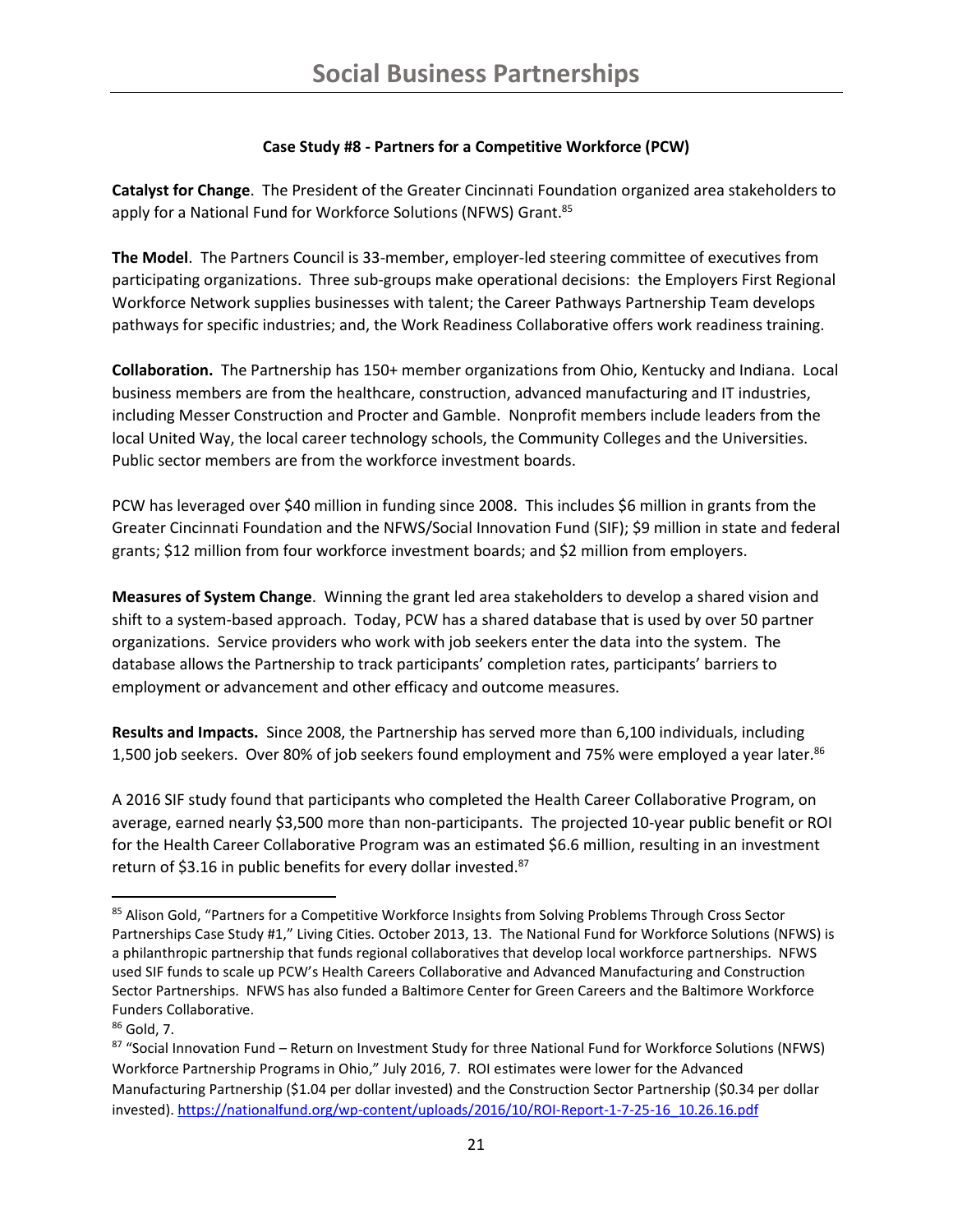## **Case Study # 9 - Philadelphia's Sustainable Business Network (SBN)**

**Catalyst.** In 2001, Judy Wicks, a local business owner of the White Dog Café, used funds from the White Dog Foundation to co-found the Business Alliance for Local Living Economies (BALLE), a national network of organizations supporting local economic growth. Wicks also launched the Sustainable Business Network (SBN) of Greater Philadelphia to support sustainable economic growth in Philadelphia.

**Model.** SBN is a business organization that hosts informal networking and educational events to connect businesses that share a commitment to a just, green and thriving economy in Greater Philadelphia. SBN's advocacy and relationship building fuel businesses' efforts to build industry sectors that comprise a sustainable local economy. Membership is open to local, independent business owners. Members commit to using B Lab's Quick Impact Assessment to benchmark their operational impacts.

Examples of SBN's events and campaigns include: a Social Venture Institute created in 2002 to connect established and emerging entrepreneurs; a Buy Local Philly campaign launched in 2005; and a Green Economy Taskforce created in 2008 to develop a comprehensive green jobs strategy. SBN undertook an Emerging Industries Project to identify sustainable sectors with the most potential for job growth.

**Green Stormwater Infrastructure Collaborations**. Green City Clean Waters (GCCW) is Philadelphia's 25 year investment in green stormwater infrastructure (GSI). The Philadelphia Water District developed the program to invest in green infrastructure to retrofit the city's 100-year old stormwater and sewer system. In 2012, the City signed a consent decree with EPA specifying GCCW's investments.<sup>88</sup>

In 2012, in response to Philadelphia's Green City Clean Waters (GCCW) plan, SBN launched Green Stormwater Infrastructure (GSI) Partners. GSI Partners advocates for GCCW investments in local projects that use the greenest approaches possible. To do this, GSI Partners convenes public and private industry stakeholders to advance innovation; advocates for policies and codes to improve the permitting process; lobbies to keep investments local; and creates opportunities to share best practices and advance the skills of individual businesses and employees.<sup>89</sup>

In 2013, City of Philadelphia officials and AmeriCorps launched PowerCorpsPHL, a workforce development program for youth ages 18-26. Nonprofit partners recruit youth who serve for six months on crews with the Philadelphia Water District or the Parks Department and then receive three months intensive post-service placement. PowerCorpsPHL is a member of SBN's GSI Partners.

**Results and Impact**. PWD has completed 100+ publicly funded projects since 2006; 300 more are planned for schools, parks and rooftops. GSI Partners estimates GCCW has generated \$89 million in economic impacts and 927 jobs. In FY2017, 54 PowerCorpsPHL youth supported PWD GSI maintenance efforts, completing 465 work orders on PWD infrastructure; and, 43 met requirements to transition to employment, post-secondary education or training or continue in public service. Sixteen youth have moved into positions in the water industry or other environmental stewardship/sustainability fields.

<sup>88</sup> <https://developingresilience.uli.org/case/green-city-clean-waters/>

<sup>89</sup> <https://gsipartners.sbnphiladelphia.org/about/>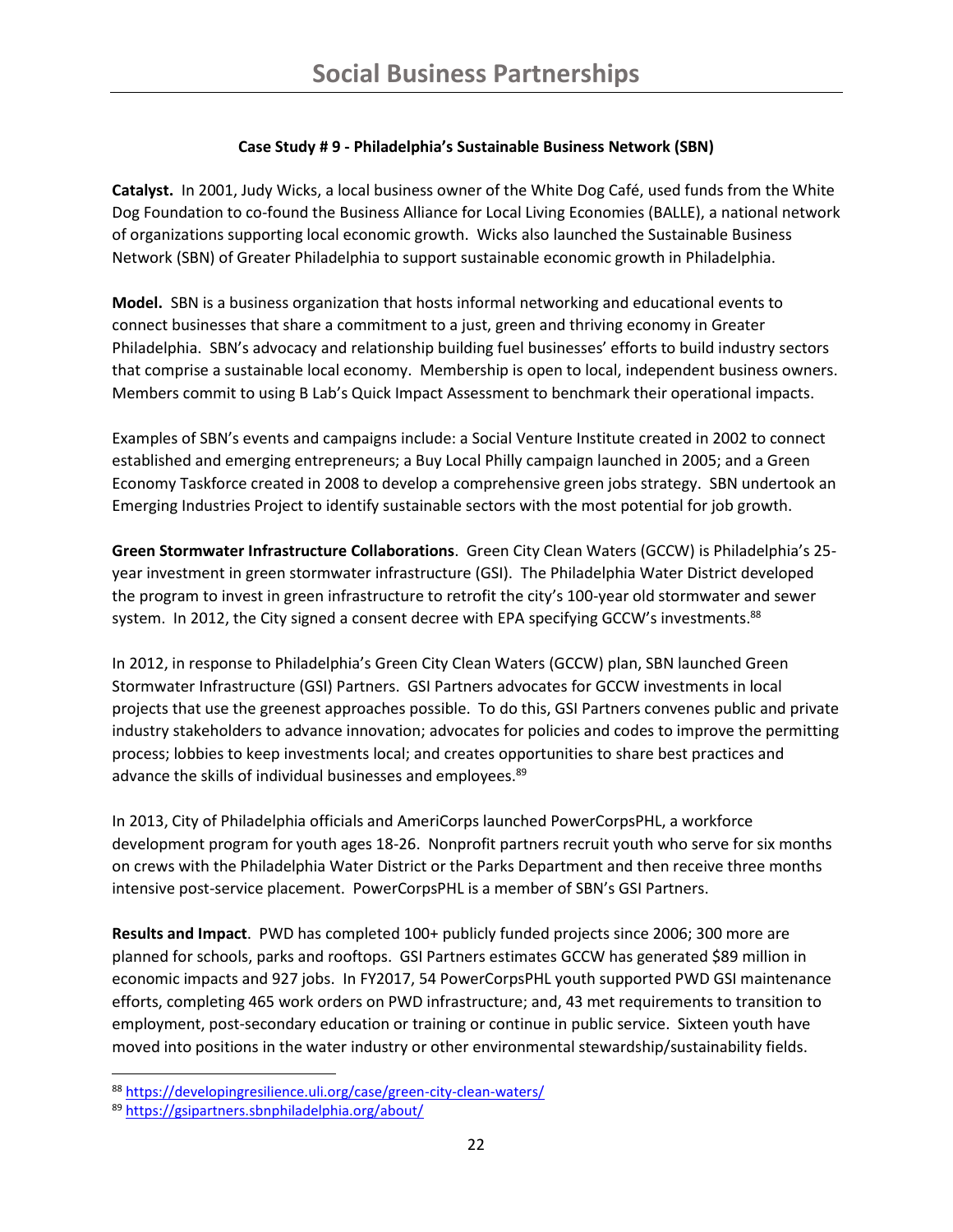## **B. How Local Governments Promote Social Enterprises**

OLO's search for examples of how local governments promote social business practices and partnerships yielded few results. The case studies below showcase programs that leverage social business practices.

### **Case Study #10 - The Best for NYC Program**

**Catalyst for Change**. In 2014, New York Mayor DeBlasio established the Office of Workforce Development to coordinate city workforce initiatives. He wanted a redesigned workforce system that would deliver career advancement, income mobility and high-quality jobs. A task force advised creating a standard to recognize high-road employers<sup>90</sup> and setting a goal of assessing 500 businesses.

**The Program**. In 2015, the New York City Economic Development Corporation (NYCEDC) partnered with B Lab to launch Best for NYC, a citywide program to help employers learn about and adopt practices that benefit their workers and their bottom lines.<sup>91</sup> Businesses complete a shortened version of B Lab's Impact Assessment that assesses their business practices. This tool: allows a business to benchmark its practices; identifies improvements; suggests best practices; and, offers a roadmap for action. Participants access a support network of businesses that use high road business practices and receive awards and recognition.

**The Collaboration**. This was B Lab's first partnership with a city government. The partnership gave the City a way to create good jobs. It did this, in part, by "[putting] the tools that big businesses use to make decisions in the hands of small businesses that often don't have access to them."<sup>92</sup> The partnership gave B Lab a chance to deploy its first cohort of B Impact Fellows to the City to recruit businesses to participate in the Best for NYC program. As B Lab explained, "[t]he Fellows are working at the frontlines of the movement… talking to companies that wouldn't necessarily seek out B Corp status and teaching them how to measure and improve their impact, while working with community partners across the country to really embed this kind of process into their programming.<sup>93</sup>

**Results and Scaling.** In 2015, the program engaged 350 businesses in the first month. To date, 1,500 businesses have participated. As a result of the program, Greyston Bakery's open hiring practice has spread to other businesses. A Brooklyn granola business, a participant in the Best for NYC program that heard about open hiring, worked with Greyston to incorporate the practice into its own business.

l

<sup>&</sup>lt;sup>90</sup> According to the American Sustainable Business Council, "High Road companies see their employees, the communities in which they operate and the products and services they provide as equally important to their financial success." (Retrieved from https://www.asbcouncil.org/high-road-workplace.)

<sup>&</sup>lt;sup>91</sup> B Lab is a nonprofit that "serves a global movement of entrepreneurs using the power of business to solve social and environmental problems."

[http://webarchive.loc.gov/all/20151013143840/http://www.bcorporation.net/what-are-b-corps/about-b-lab](http://webarchive.loc.gov/all/20151013143840/http:/www.bcorporation.net/what-are-b-corps/about-b-lab) <sup>92</sup> <https://nextcity.org/daily/entry/how-much-do-businesses-in-your-city-care-about-people-and-planet>

 $93$  According to B Lab, the Fellows it sent to NYC were able to "flip numbers" of companies that register for B Lab's impact assessment. Typically, 80% of the companies that register for an Impact Assessment identify as sustainable businesses and 20% are traditional. Of those the Fellows recruited, 80% did not identify as social enterprises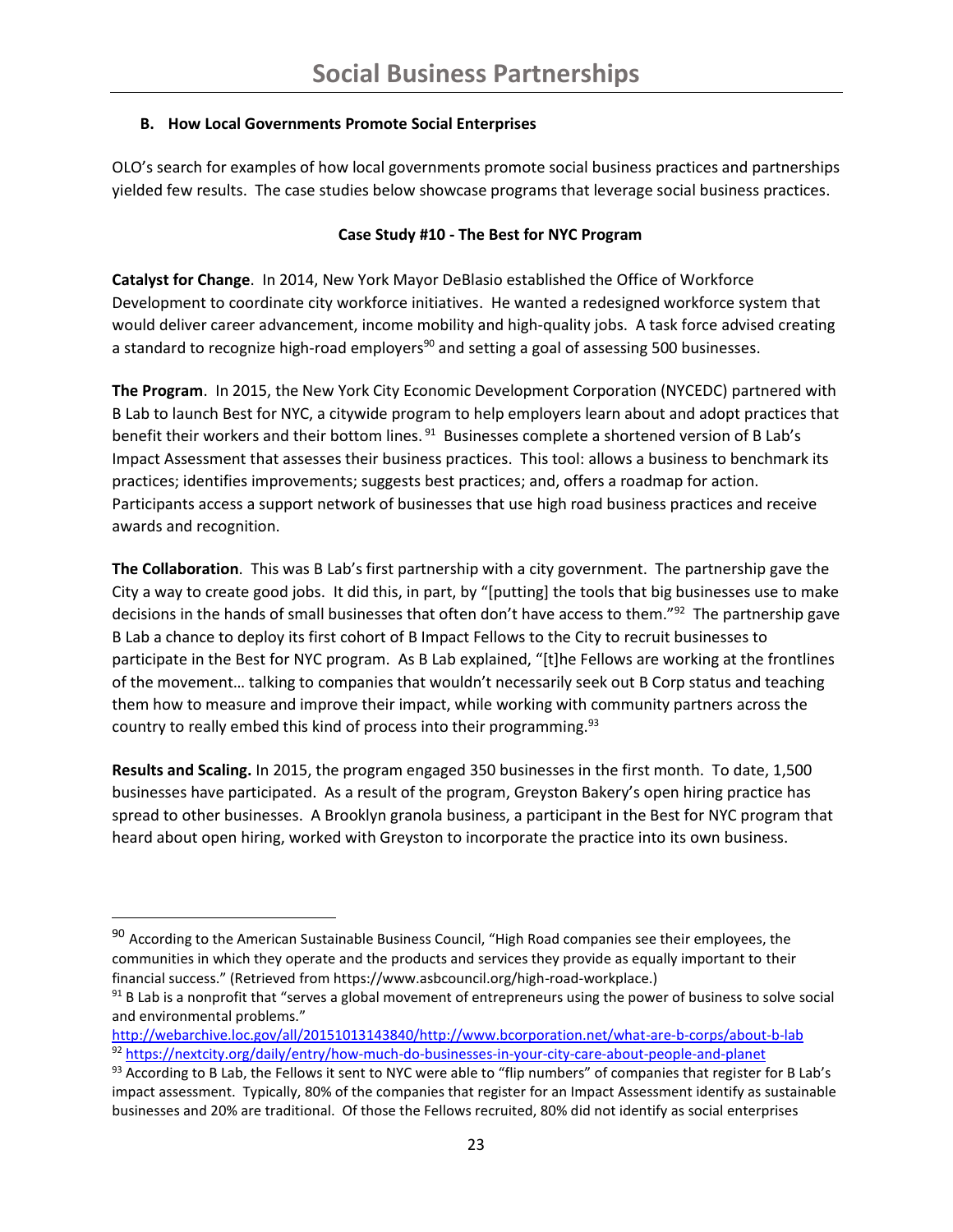A 2017 study that looked at ways to scale up local businesses and improve their access to the workforce development system suggested the city aim to recruit 1,000 more small business to the program.<sup>94</sup>

#### **Case Study #11 - The Los Angeles Regional Initiative for Social Enterprise (LA:RISE)**

**Catalyst for Change**. In 2015, Los Angeles Mayor Garcetti announced the launch of The Los Angeles Regional Initiative for Social Enterprise, also known as LA:RISE. The effort was part of a broader city strategy to eliminate homelessness in LA. The program provides pathways to permanent employment and support services for homeless and previously incarcerated adults and disconnected youth.

**The Program**. LA:RISE is a new and innovative transitional employment program that partners social enterprises, other workforce system agencies and private employers. The Roberts Enterprise Development Fund (REDF) helped the City of Los Angeles Economic and Workforce Development Department (EWDD) create the program. EWDD and REDF jointly administer the program. The service framework, shown below, coordinates the efforts of 12 entities and several private employers. It gives participants access to a wider range of services than those that one entity could provide working alone.

**Collaborative Structure**. A Social Policy Research Associates ("SPRA") review states that the LA:RISE structure "[brings] together a new set of partners and [sets] up ways to help these partners coordinate service delivery, unify their program services [and] create a responsive and innovative program."<sup>95</sup> LA:RISE has a set of minimum standards that determine a participant's advancement and govern the timing and responsibility for key services. Social enterprises (SEs) recruit participants and provide enrollees with transitional employment and work readiness services. Then, participants are co-enrolled into Workforce Investment Opportunity Act (WIOA) programs through a Workforce Development System (WDS) partner and connected to a personal services provider. SEs take the lead in arranging for services such as education and occupational skills training or case management.

| Component                     | Partner Roles and Responsibilities                                                                                                                                                                                                           |
|-------------------------------|----------------------------------------------------------------------------------------------------------------------------------------------------------------------------------------------------------------------------------------------|
| Leadership                    | EWDD and REDF manage the grant and oversee program partners. They collaborated to create a                                                                                                                                                   |
| Entities (2)                  | system of uniform standards to integrate services and a case management reporting system.                                                                                                                                                    |
| Social                        | SEs enroll individuals into the LA:RISE program and provide transitional employment, including                                                                                                                                               |
| Enterprises (6)               | paid work experience, readiness training, support services and placement support.                                                                                                                                                            |
| Workforce Dev.<br>System (3)  | These programs, provided by public entities, offer case management; supportive services,<br>additional training and education and placement services.                                                                                        |
|                               |                                                                                                                                                                                                                                              |
| Personal support              | These nonprofit entities provide supportive services to participants to keep them engaged at                                                                                                                                                 |
| providers (3)                 | times when they are placed into employment or longer term education or training.                                                                                                                                                             |
| Employer<br>partners (Varies) | These entities hire participants into permanent employment positions. They include competitive<br>employers and "bridge" employers that work with the program's priority populations and are<br>coordinated through REDF's employer network. |

**Table B-1. The LA:RISE Integrated Service Delivery Framework -Partner Roles and Responsibilities**

Source: OLO and Social Policy Research Associates, ES-2.

 $\overline{a}$ 

<sup>94</sup> Center for an Urban Future. Making the Connection: Aligning NYC's Small Businesses and the Workforce Development System. JP Morgan Chase, Oct. 2017, 12[. https://nycfuture.org/pdf/CUF-Making\\_the\\_Connection-](https://nycfuture.org/pdf/CUF-Making_the_Connection-Aligning_Small_Biz_and_Workforce.pdf)Aligning Small Biz and Workforce.pdf

<sup>95</sup> Geckeler, C. et al. Bringing Together Social Enterprise and Workforce Development System Agencies to Deliver Transitional Employment. Social Policy Research Associates. Sept. 2018, ES-7.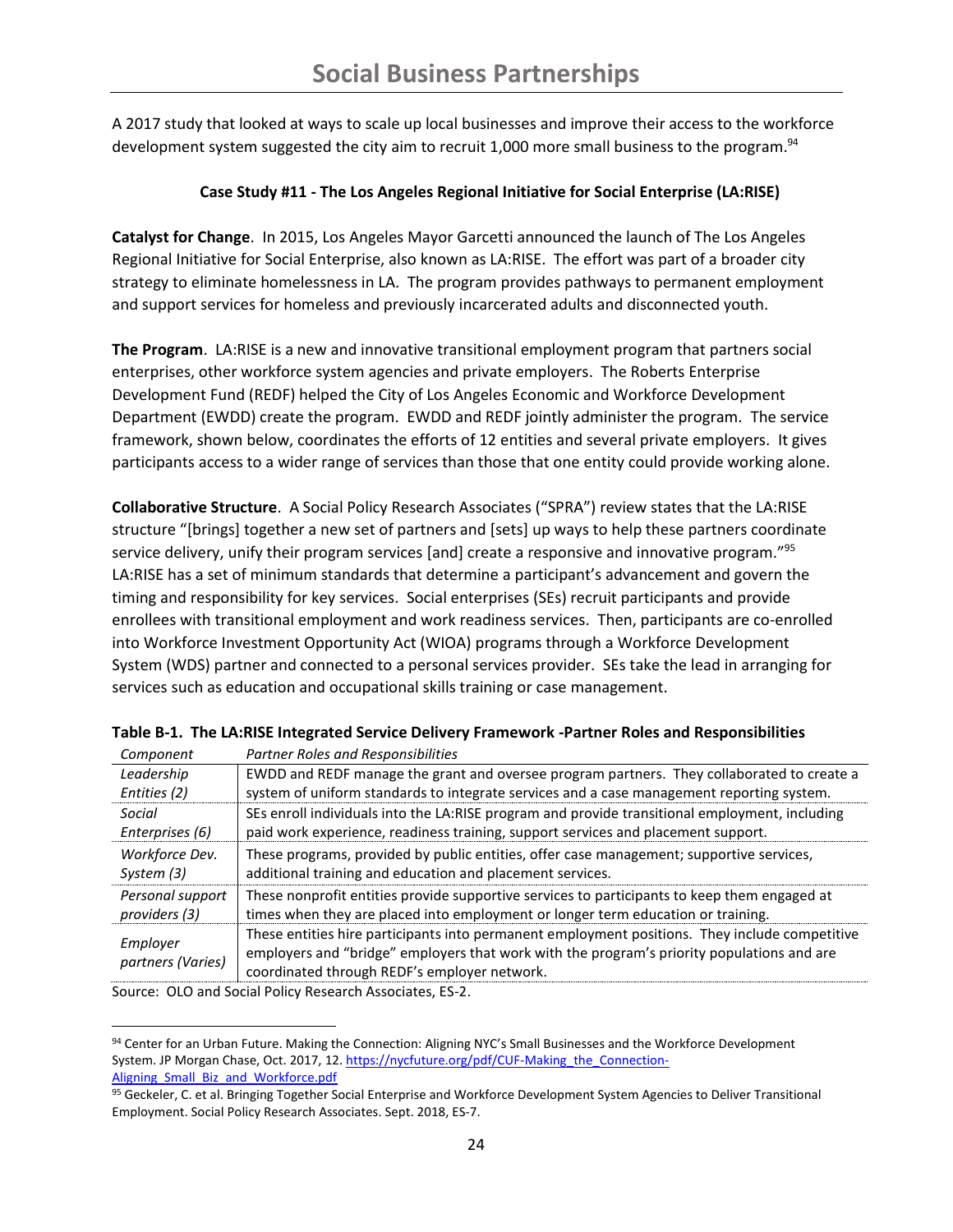**Results and Impact.** SPRA found that the LA:RISE program "as designed and operated, … is responsive to policy changes and research findings about what works." 96 SPRA's final report is due in 2019.

### **Case Study #12 - Fairfax County's Office of Public Private Partnerships (OP<sup>3</sup> )**

Local governments that adopt a structured, strategic approach to manage partnerships and cross-sector collaborations are rare. In 2014, such local programs numbered fewer than 20, with the number fluctuating continually due to policy and staff changes. A 2010 research article cited programs in Boston, Denver and Fairfax County that were noteworthy for their comprehensiveness. **<sup>97</sup>** In 2019, Fairfax County's office was reorganized from a standalone office and moved into a new agency.

The Model. The mission of Fairfax County's Office of Public Private Partnerships (OP<sup>3</sup>) is to "foster public private partnerships to stimulate positive change in the community and identify and promote opportunities for cross-sector collaboration to address county priorities and leverage resources to meet community needs." OP<sup>3</sup> works to: 1) increase business and foundation engagement; 2) develop partnerships that leverage financial and non-financial resources; and 3) communicate county needs and promote opportunities for engagement.

OP<sup>3</sup> serves as a clearinghouse for existing partnerships and a central point of contact for businesses and community organizations wishing to partner in Fairfax County. It screens partnership requests. For those that meet its criteria, it then facilities planning discussions of the partnering organizations to decide the details of a partnership agreement.

**Structure.** Initially, OP<sup>3</sup> operated with a core staff of nine plus staff located in different field agencies who serve as issue area experts. In 2009, a corporate social responsibility manager filled a core staff vacancy. A later consolidation reduced the  $OP<sup>3</sup>$  core staff to six.

Results and Impact. OP<sup>3</sup> created successful new partnerships to expand sports offerings, engaged local organizations to address soil restoration, improved broadband connections, created a communicators group for eight chambers of commerce and created a virtual collaboration of nonprofits.

<sup>96</sup> Social Policy Research Associates, ES-1.

<sup>97</sup>A 2010 review of social innovation efforts in state and local governments identified four examples of office social innovation models, noting that their purposes varied widely. Boston's Office of New Urban Mechanics focused on exploring and implementing innovations to improve city service delivery. Denver's Office of Strategic Partnerships worked with individuals, foundations, corporations and nonprofit partners to increase funding for cooperative initiatives and foster partnerships to support nonprofits. Fairfax County's Office of Public Private Partnerships identified and promoted opportunities for cross-sector collaboration and leveraged resources to meet community needs. Los Angeles' Office of Strategic Partnerships served as a liaison between the executive branch and the nonprofit community. In 2014, an ICMA Report cited one source that stated they were aware of fewer than 20 such programs in the U.S. in total. The source also said that programs fluctuate with offices coming and going due to staff and policy changes. ICMA cited Fairfax County, Boston and Denver as three noteworthy programs.